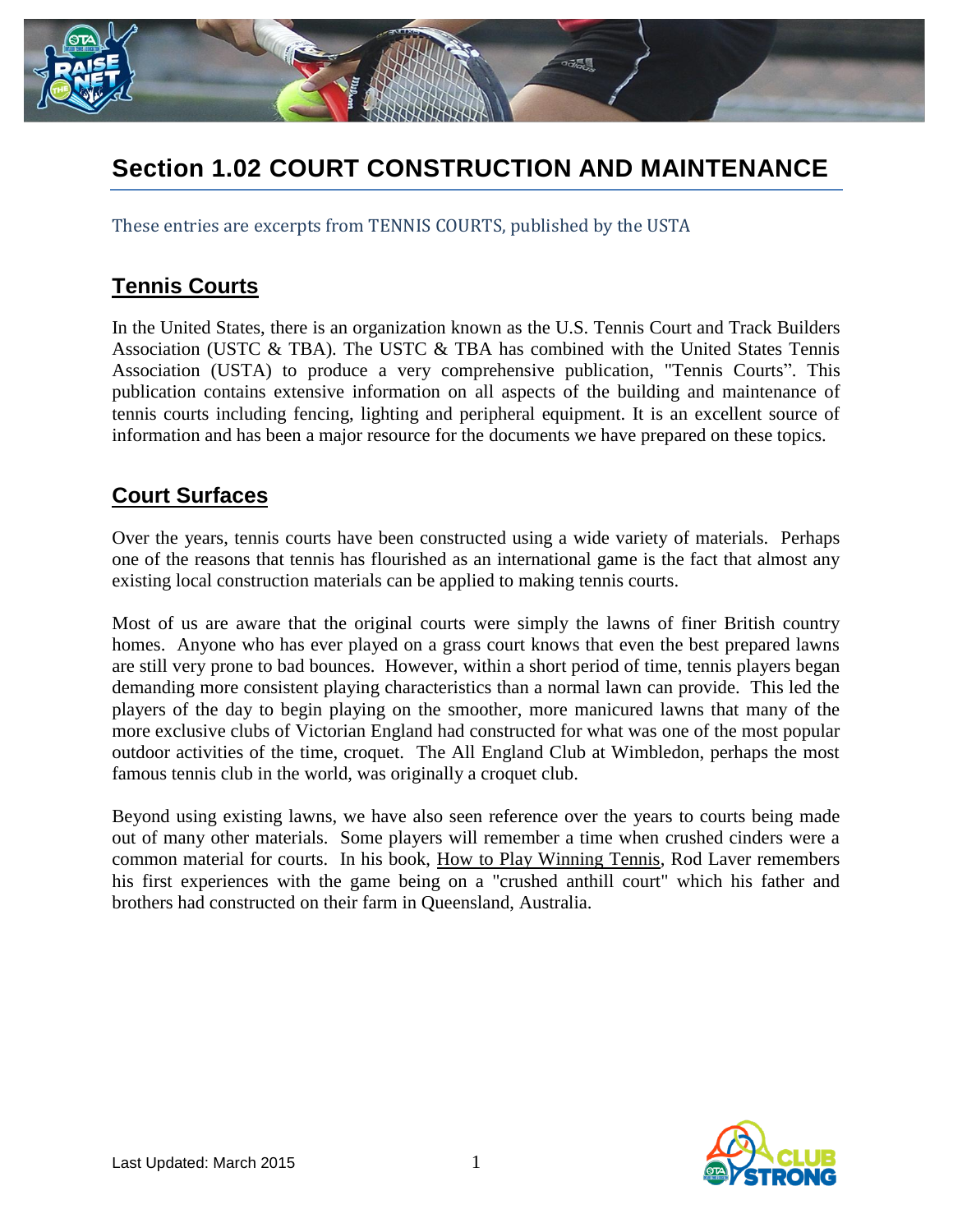

## **Classification of Tennis Court Surfaces**

#### **A. Porous Construction**

- (water filters through the surface)
- 1. Fast Dry \* (fine crushed aggregate)
- 2. Clay
- 3. Grass
- 4. Porous Concrete
- 5. Modular

#### **B. Non-Porous Construction**

(water does not penetrate, but runs off the surface)

- 1. Non-Cushioned
	- a. Concrete and Post-Tensioned Concrete
	- b. Asphalt
		- (1) Hot Plant Mix
		- (2) Emulsified Asphalt Mix
		- (3) Combination Hot Plant and Emulsified Mix
		- (4) Penetration Macadam
	- c. Others
- 2. Cushioned Construction
	- a. Asphalt Bound Systems
		- (1) Hot Levelling Course and Hot Cushion Course
		- (2) Hot Levelling Course and Cold Cushion Course
		- (3) Cold Levelling Course and Cold Cushion Course
	- b. Synthetic
		- (1) Textile
		- (2) Sand-Filled Synthetic Turf
		- (3) Removable Court Surfaces
		- (4) Poured-in-Place Synthetic Systems
		- (5) Synthetic Clay

\*A general classification, not a trade name.

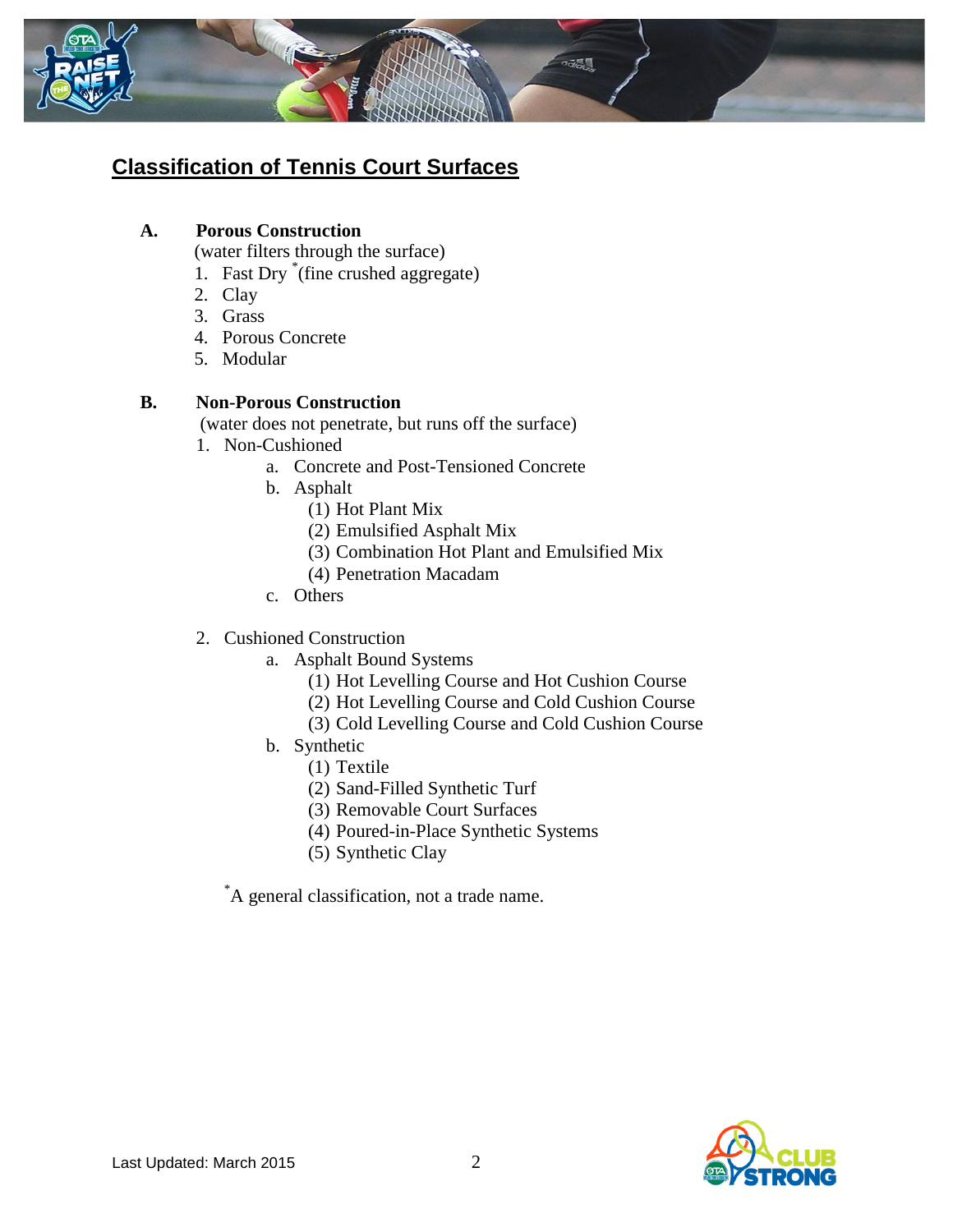

## **COMMUNITY PLANNING FOR TENNIS**

## **Considerations**

The proper planning for the growth of tennis in any community requires an informed approach by the authorities responsible for making decisions. Consideration must be given to the acquisition and use of land, to layout, to long range planning, to detailed design and specifications, and to financing and operational costs.

Invariably, once the game takes hold, there is a desire to have a tennis centre where courts are concentrated in one location. Such a centre allows economical control and maintenance, the establishment of a tennis house and a pro shop if desired, the running of special events, the development of a good junior instructional program, senior activities, as well as many programs and tournaments for the local residents.

However, in many communities, tennis growth follows a pattern that tends not to centralize facilities. Since initial tennis interest is often limited, the community finds a small plot of land, and on it builds one or two courts. As demand increases, another location is found since the size of the first site precludes expansion. Eventually, there are a number of courts, but no location large enough for a centre. With such a scattering of courts, but no location large enough for a centre, often teaching programs, running events, and routine maintenance become logistically difficult, inefficient and costly.

Community officials, therefore, should think in terms of a plot of land large enough to accommodate an eventual centre, even when their financial capabilities are limited. Such a centre can then be developed in stages. In doing so, they will satisfy not only the desire for courts on which to play, but all of the community's tennis program needs as well on a long term basis.

#### **Feasibility Studies**

Before owners spend sizable amounts of money for a tennis facility, they would be well advised to pay a small percent of that money for a feasibility study by an experienced independent consultant. Such studies, properly done, tell the owner whether the proposed facility will accomplish what the owner hopes will be the result.

A market study is of the utmost importance to determine the number of people who are likely to use the facility. This may determine whether the operation is viable or not. The market area should be clearly defined. Consideration should be given to income level, competing tennis facilities, competing sports and existing tennis interest.

The report should include the evaluation of a site's location, size, shape, zoning, access, cost,

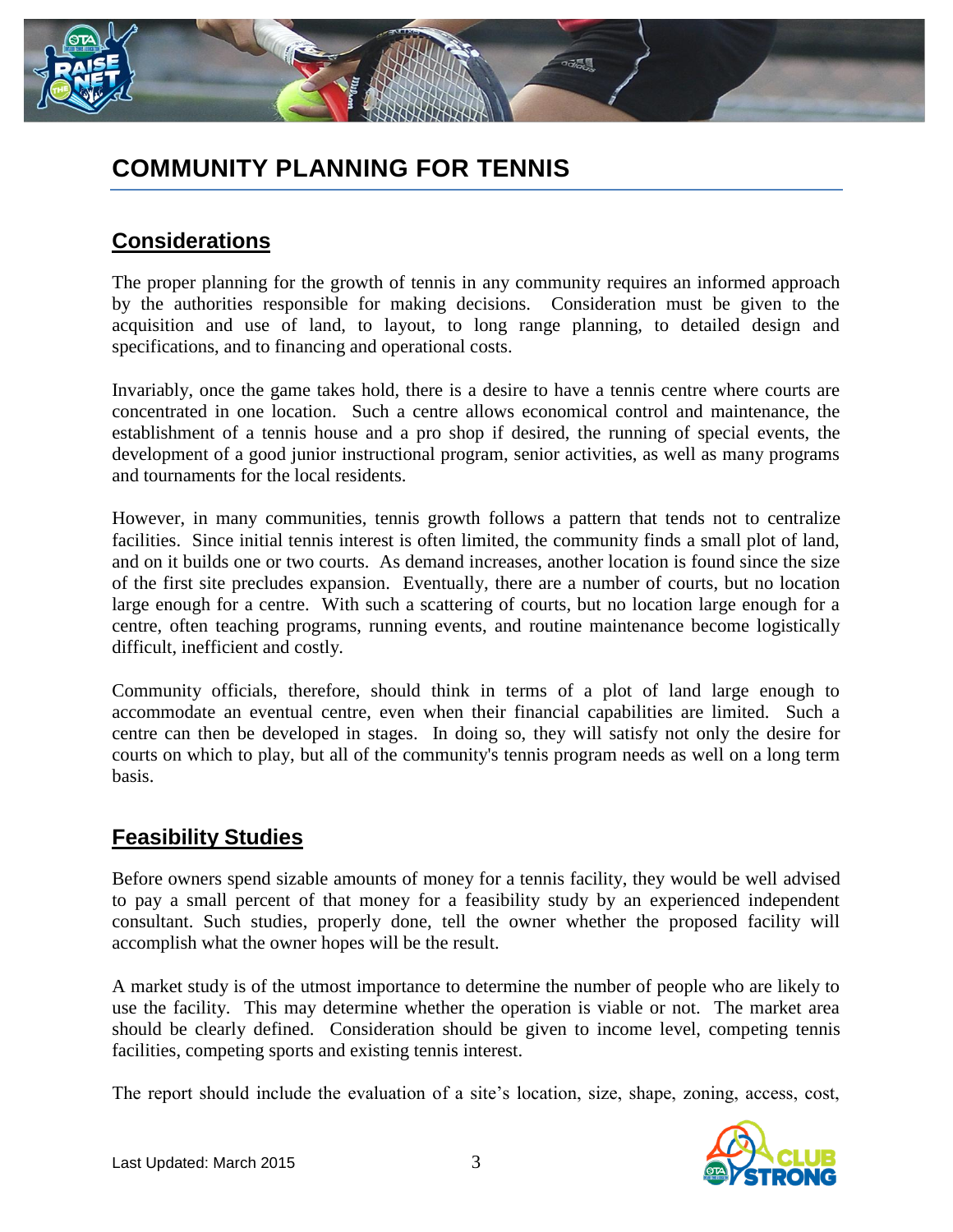

topography, borings, relation to market, available utilities, allowances for expansion, parking, landscaping and so on.

The recommended number and types of facilities should be in the study.

The report should include the estimated costs of facility design, land, utilities, construction and landscaping. In addition, there should be the estimated income and operating expenses for the first three years of operation.

Suggested methods of financing are also important. If the report includes alternate uses of the facility, it makes financing easier. Finally, the consultant should give his opinion of whether or not the project would be successful with good promotion and public relations.

## **Financing Public Tennis Facilities**

Current indications are that federal support for park and recreation systems will be significantly reduced, shifting responsibility to local governments and private citizens. Therefore, other funding sources should be considered such as bonds, foundations, gifts and donations, and combinations of private and public funding.

#### **Number of Courts to Build**

The number of courts required in a community can range widely due to the variance of tennis interests and the number of private tennis courts in the area. As a very rough guide based on surveys that have been made, the following is suggested according to the USTA:

| <b>POPULATION</b> | <b>NUMBER OF PUBLIC AND PRIVATE</b><br><b>COURTS</b> |
|-------------------|------------------------------------------------------|
| 15,000            | 20                                                   |
| 25,000            | 30                                                   |
| 50,000            | 50                                                   |
| 100,000           | 80                                                   |
| 250,000           | 130                                                  |
| 500,000           | 210                                                  |
| 750,000           | 270                                                  |
| 1,000,000         | 320                                                  |
| 1,250,000         | 360                                                  |
| 1,500,000         | 400                                                  |
| over 1,500,000    | 1 per 4,000 population                               |

The above figures are recommended averages for various sized communities based on known

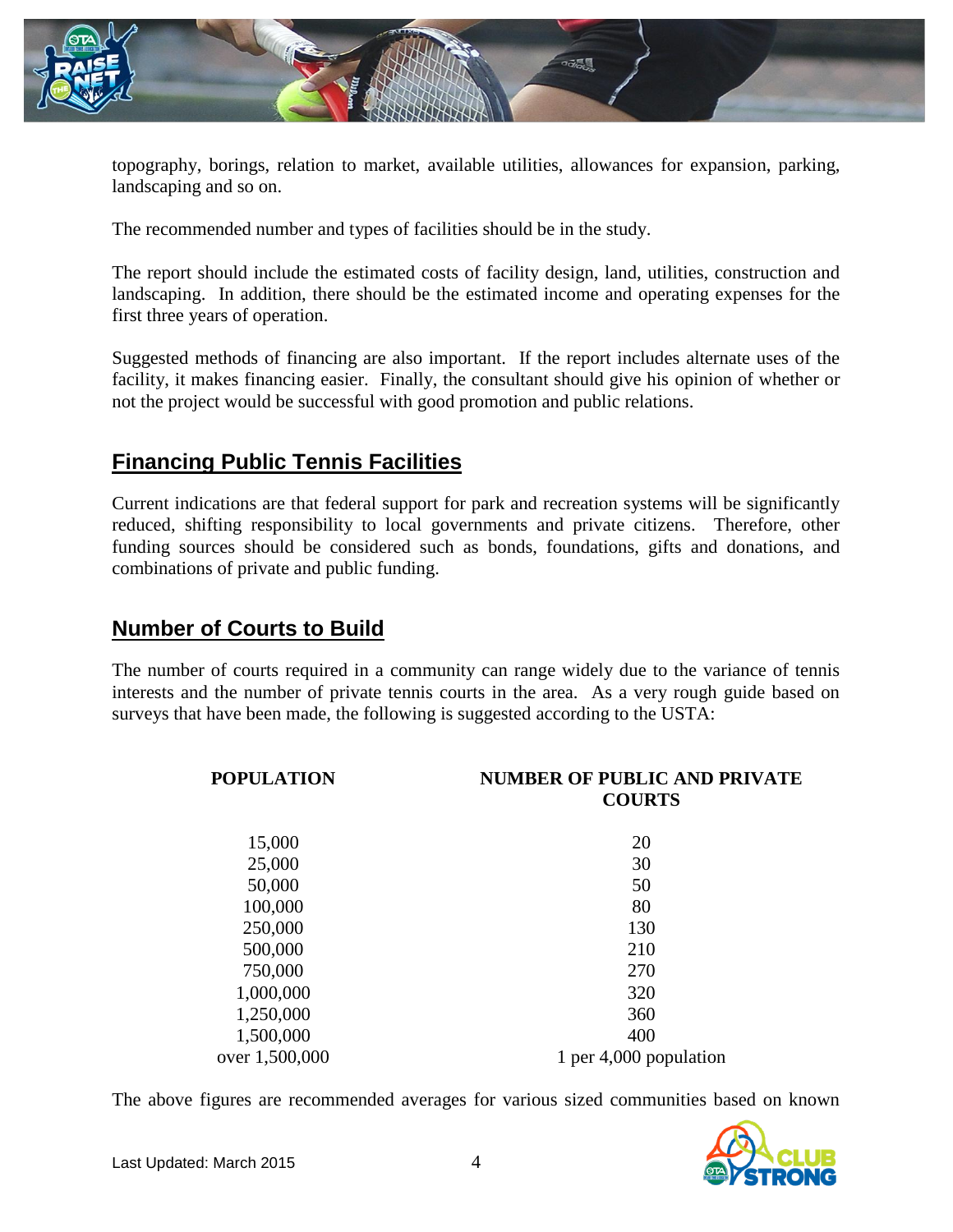

statistics of participation in tennis. In large cities, each section or other sub-division should be considered as a separate community. Climate (length of playing season), athletic interest of the population, and the number of tourists are all factors which should be taken into consideration in determining the number of courts required. Each of these factors could increase or decrease the recommended number of courts in the preceding table. Competing sports must be considered.

The number of courts that should be built for private outdoor tennis facilities will depend largely upon the number of times per week the tennis players in the organization wish to play. On average, there should probably be one court per twenty to forty players. If time reservations are made for outdoor courts, one court can usually accommodate at least sixty players. Lighted courts extend the playing day and can therefore accommodate more players.

For college facilities, one court per 250 students is a reasonable number to provide.

Indoor commercial clubs will find that one court has a capacity of approximately 160-170 players for a 15-hour day.

### **Selecting a Tennis Court Consultant**

If the project architect/engineer/landscape architect is not experienced in tennis court design, it is recommended that a tennis court consultant who is fully aware of technical aspects of tennis court design be employed to work closely with the architect. The cost of a consultant could ultimately be of great economic impact to the facility owner, as well as produce a facility incorporating the latest design criteria.

## **Selecting a Tennis Court Designer**

Since constructing or resurfacing one or more tennis courts is not only relatively expensive but also a long time investment, special care should be taken in the selection of professionals involved in the project. While construction of a tennis court doesn't always involve the skills of an architect or an engineer, there are many instances where problems relating to slope, orientation, layout, and the like are such that to proceed without the advice and experience of an architect and/or engineer experienced in tennis court design would be unwise. Factors to be considered by a court designer are:

- 1. Proper court size and spacing between courts.
- 2. Orientation of courts.
- 3. Slope and drainage of courts.
- 4. Site drainage.
- 5. Base and construction materials.
- 6. Type and speed of surfaces.
- 7. General information on lighting, fencing, nets, net posts, windscreens, court accessories, spectator conveniences, ball machines, scoreboards, maintenance and resurfacing.

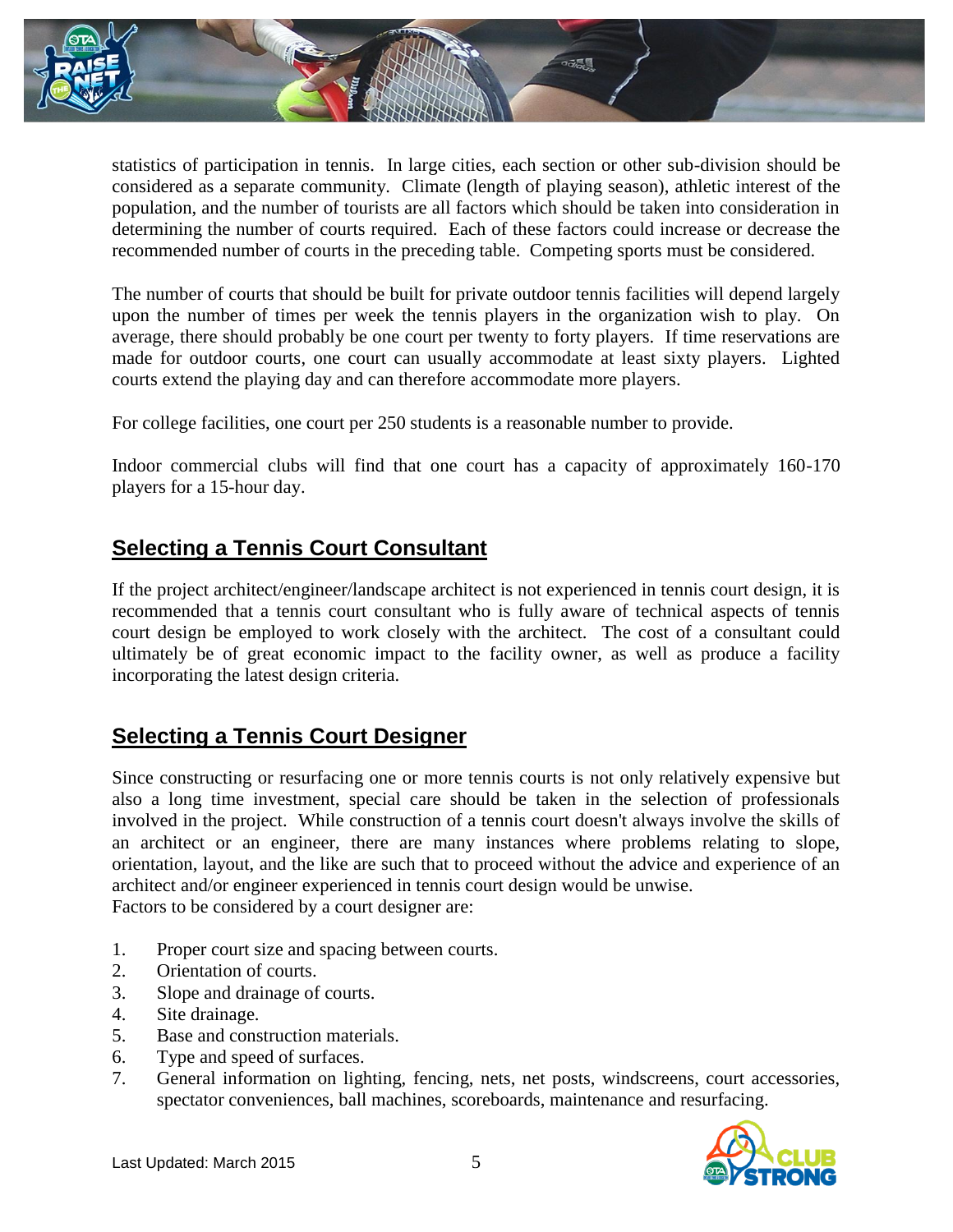

8. Climatic considerations.

In addition, the court designer should:

- 1. Be familiar with USTA recommendations and USTC & TBA guide specifications.
- 2. Be knowledgeable about zoning requirements.
- 3. Prepare quality specifications to receive comparable bids.

## **Selecting a Tennis Court Contractor**

Once the working specifications have been developed, a qualified contractor should be selected. Consideration of the following factors is recommended:

- Bids should be based on identical specifications which are to be strictly followed.
- The contractor should be knowledgeable about and have had experience in dealing with slope, drainage, base materials, type of surfaces and variety of speeds, lighting, fencing, nets, net posts, windscreens, maintenance, resurfacing and acceptable tolerances.
- Upon request, the contractor should provide references. First hand inspection of courts built by the contractor is recommended. In checking these references, attention should be paid to experience, workmanship, ability to meet schedules, financial responsibility as well as previous customer's general satisfaction with the contractor.
- The contractor should provide a guarantee against defective materials or workmanship. The guarantee period should be a minimum of one year to experience the four seasons.
- If all else is equal, a local qualified contractor is usually more readily available for conferences and repairs when needed.
- Should be familiar with USTA Recommendations, rules, etc. and the guide specifications of the USTC & TBA.

The OTA keeps an updated list of all known court contractors in Ontario at: <http://www.tennisontario.com/documents/Court%20Contractors%20Sept%20%202012.pdf>

#### **Usage Fees**

While not all facilities have been faced with the question or necessity of charging a fee for the use of public tennis courts, and while there still remains strong support for free recreation in many cities and towns, there is a growing realization that charging for the use of specialized facilities as a source of revenue may be necessary to provide, properly

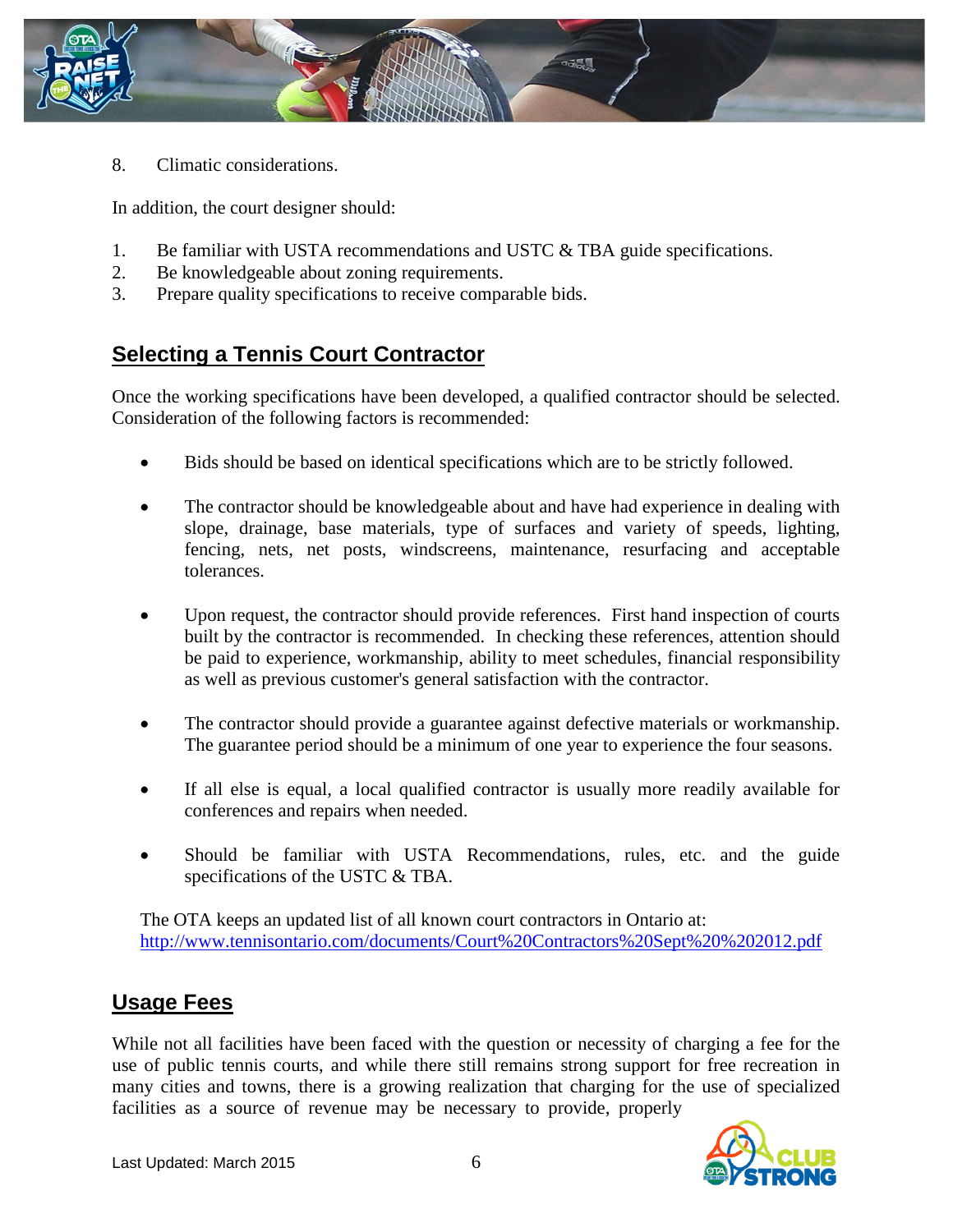

maintain, and expand public services to the community. Towns with both a tennis centre and neighbourhood courts often offer free court time at the small neighbourhood complexes while charging user fees for the better equipped and managed tennis centres.

Fees charged to the user can help compensate for the increasing demands on the tax dollar, placing the financial burden of operations with the direct beneficiaries of the service, not with the general public.

Fees can serve as a supplementary or primary source of revenue by which to operate and maintain a facility in proper condition. Any tennis complex represents a substantial investment. That original investment remains viable only as long as the property is maintained, whether it be through the expenditure of public funds or by means of user fees or a combination thereof.

It is of interest to note that most of the award-winning tennis centres charge nominal fees for play. In some cases, the fees go into the general tax fund; in others, the fees are designated for the particular facility (as with corporate structure or revolving trust fund).

## **GENERAL CONSIDERATIONS BEFORE CONSTRUCTING A COURT**

#### **Individual Courts**

The outside dimensions of the playing lines shall be  $36 \times 78'$  for doubles and  $27' \times 78'$  for singles. In order to have sufficient space behind and outside of the lines, an overall playing area of 60' x 120' is recommended standard. Where space is limited, an overall area of 56' x 114' is the minimum for an individual court that allows play with reasonable comfort. No reduction, however, should be made from the standard 60' x 120' dimensions are most important.

## **Battery of Courts**

For recreational play, where courts are constructed within the confines of a common enclosure without divider fencing, it is recommended that there be at least 12 feet between sidelines of adjacent courts. It is also recommended that a maximum of three courts be constructed side by side unless they are separated by fencing. Only when space availability dictates, the space between sidelines may be reduced to a minimum of 10 feet.

For club play, where courts are constructed within the confines of a common enclosure without divider fencing, it is recommended that there be 15 feet between sidelines, and that a maximum of three courts be constructed side by side. A low divider fence is recommended between each court for most desirable club play, in which case each court should be 60 feet in width.

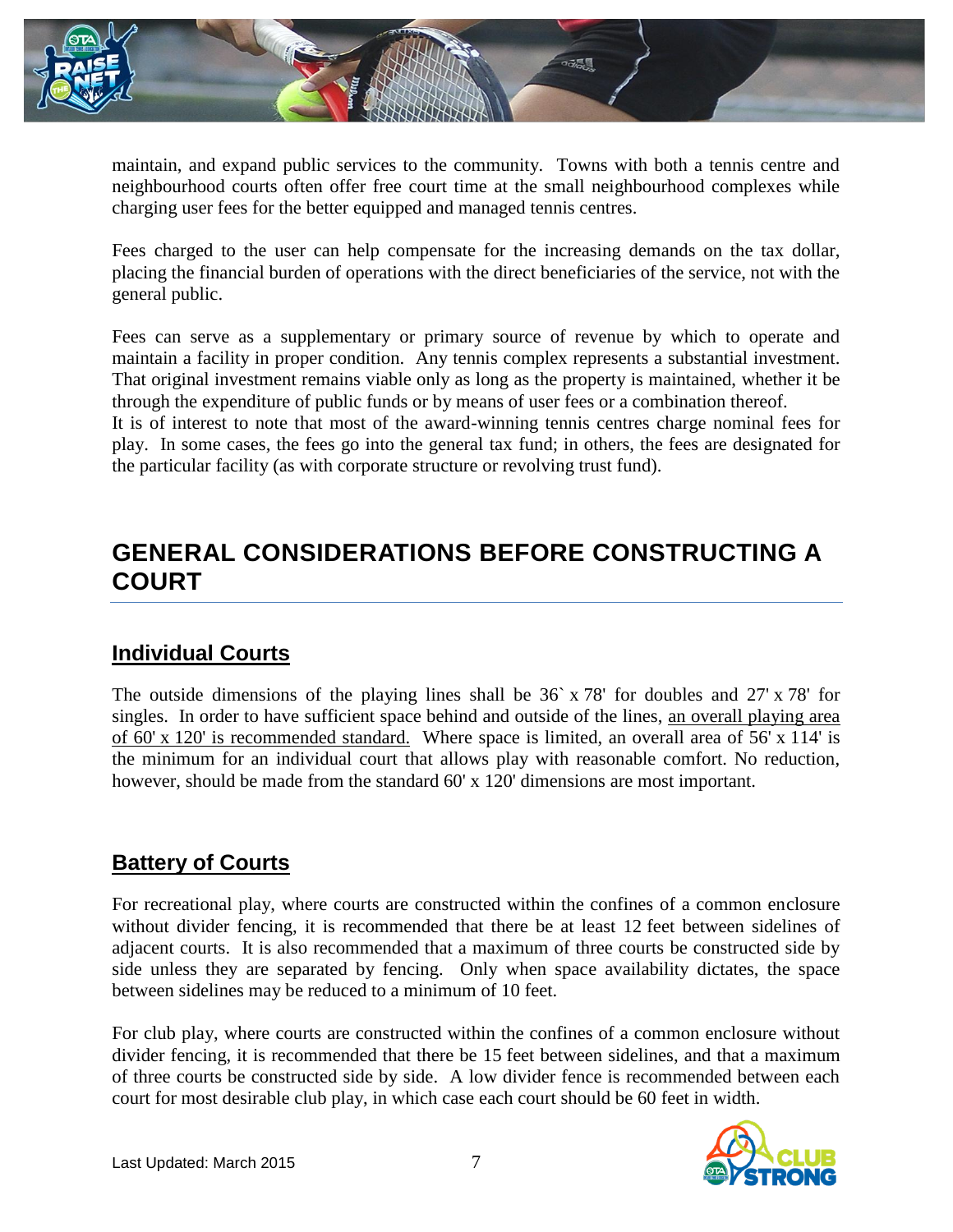

With a 12 foot separation, each additional court set beside another court adds 48 feet of width or 5,760 square feet per court to the initial 7,200 square feet; thus the area and cost per court diminishes. Allowing 12 feet between courts, two courts set side-by-side require 108' x 120' and three courts 156' x 120'. Where space and budget allow, it is desirable that each court be constructed in a 60' by 120' area (separated by fences of a design most suitable to the project).

## **Stadium Courts**

A stadium court should measure 70' x 130' in order to allow space for officials and ball boys.

## **Orientation**

Courts should generally be laid out with the long axis in the north and south direction, to avoid having players look directly into the sun while playing.

### **General Guidelines Prior to Construction**

- 1. Ground should be reasonably level, and preferably not low in relation to adjacent land; otherwise, special provisions for drainage will be required.
- 2. Space for future courts should be allowed.
- 3. The site should be sheltered from prevailing winds.
- 4. A dark background is desirable. Light-coloured backgrounds such as white buildings, and moving objects such as people or cars, should be avoided behind the ends of the court. Background curtains (windscreens) provide a good background as do plants or shrubbery.
- 5. Trees near a court may provide a wind break and a good background. However, trees may also cast shadows or drop leaves on the court, their branches may interfere with play, and their roots may cause damage to the court.
- 6. No vegetation or tree stumps should be left under a court as rotting will occur and cause settlement in the court surface.
- 7. Balls coming in and out of shadows cast by buildings, trees, lighting fixtures, etc., are difficult to follow.
- 8. Noise from a highway, swimming pool, playground, airport, etc., can interfere with the enjoyment of playing tennis.
- 9. Where a golf course is adjacent to tennis courts, be aware of the possibility of stray golf balls entering the tennis courts.
- 10. Tennis courts built on decks above grade or on rooftops present special problems which should be given careful consideration by an architect and/or engineer experienced in this type of construction.
- 11. It is highly desirable to provide a drinking fountain with a self-draining valve, hose bibs for watering landscaped areas and washing courts, trash baskets, telephones and a clock.

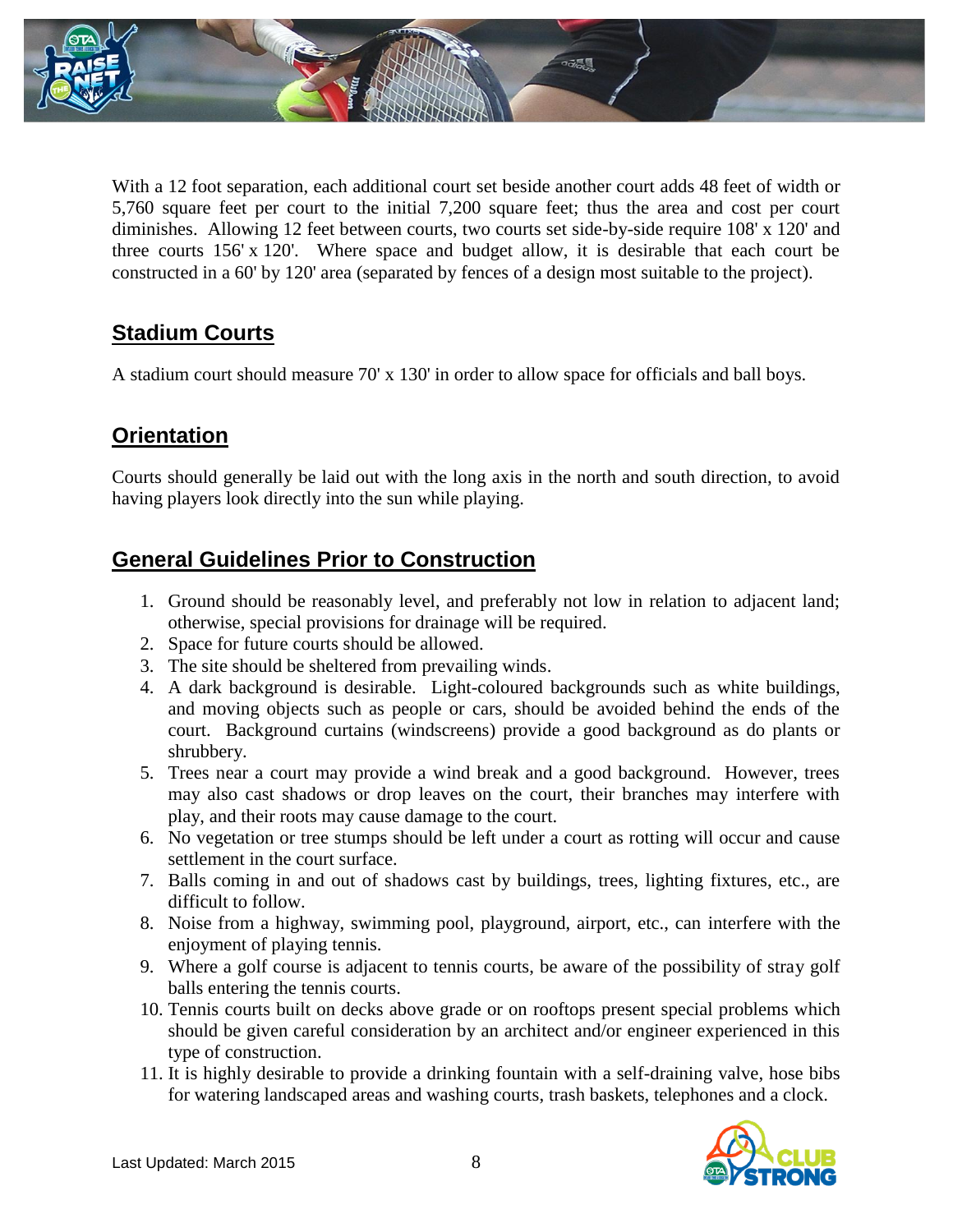

- 12. All tennis facilities should provide benches or seating for waiting players as well as for casual spectators.
- 13. Storage for supplies and maintenance equipment.
- 14. In order to cut grass adjacent to a court, it may be desirable to extend the court surface one foot outside of the fence. As an alternative, place coarse gravel one foot outside of the court surface to absorb water runoff from non-porous courts as well as granular surfacing material from porous courts.
- 15. It is extremely important before constructing any courts to take soil borings down to a depth of a least six feet to determine if the subbase below the court is suitable.

## **SELECTION OF TENNIS COURT SURFACES**

The selection of the tennis court surface depends upon a variety of factors. Among the factors to be considered are (1) the preference of the players who will be using the court; (2) the climate; (3) the amount of money available for construction; (4) the reputation, experience and availability of the court contractor; (5) maintenance cost and (6) cost of repairs.

One of the main factors to be considered is the amount of supervision to be provided at the court facility. For tennis courts constructed in areas such as parks or schools, where supervision cannot be provided, consideration should be given to the advantages of the non-cushioned type of surface. A hot plant mix asphalt or concrete court is sturdier and stronger and can take some abuse without damage. This also extends the playing season.

Cushioned tennis court surfaces, fast dry court surfaces, and other soft surfaces such as clay and grass, should only be constructed in an area where supervision is provided and tennis players use smooth soled tennis shoes. In general, tennis courts with these types of surfaces are found in locations such as country clubs, tennis clubs, etc., where supervision is provided by someone such as the tennis professional, who insures that the courts are properly cared for. Such courts can also be installed in parks and in schools, provided that supervision is available to insure that the surfaces are not abused, since bicycles, skateboards, and even street shoes could damage the court surface.

Climate may affect choice of courts. Extreme heat may produce softening of certain surfaces, glare, heat radiation or cracking of surface. Extreme cold and frost action may be more likely to damage certain surfaces unless specific precautions are taken by an experienced court contractor and maintenance personnel.

On the following pages will be discussed the "pros" and "cons" for each surface, including the amount of maintenance required and surface hardness. All of these factors should be carefully considered in the selection of the tennis court surface.

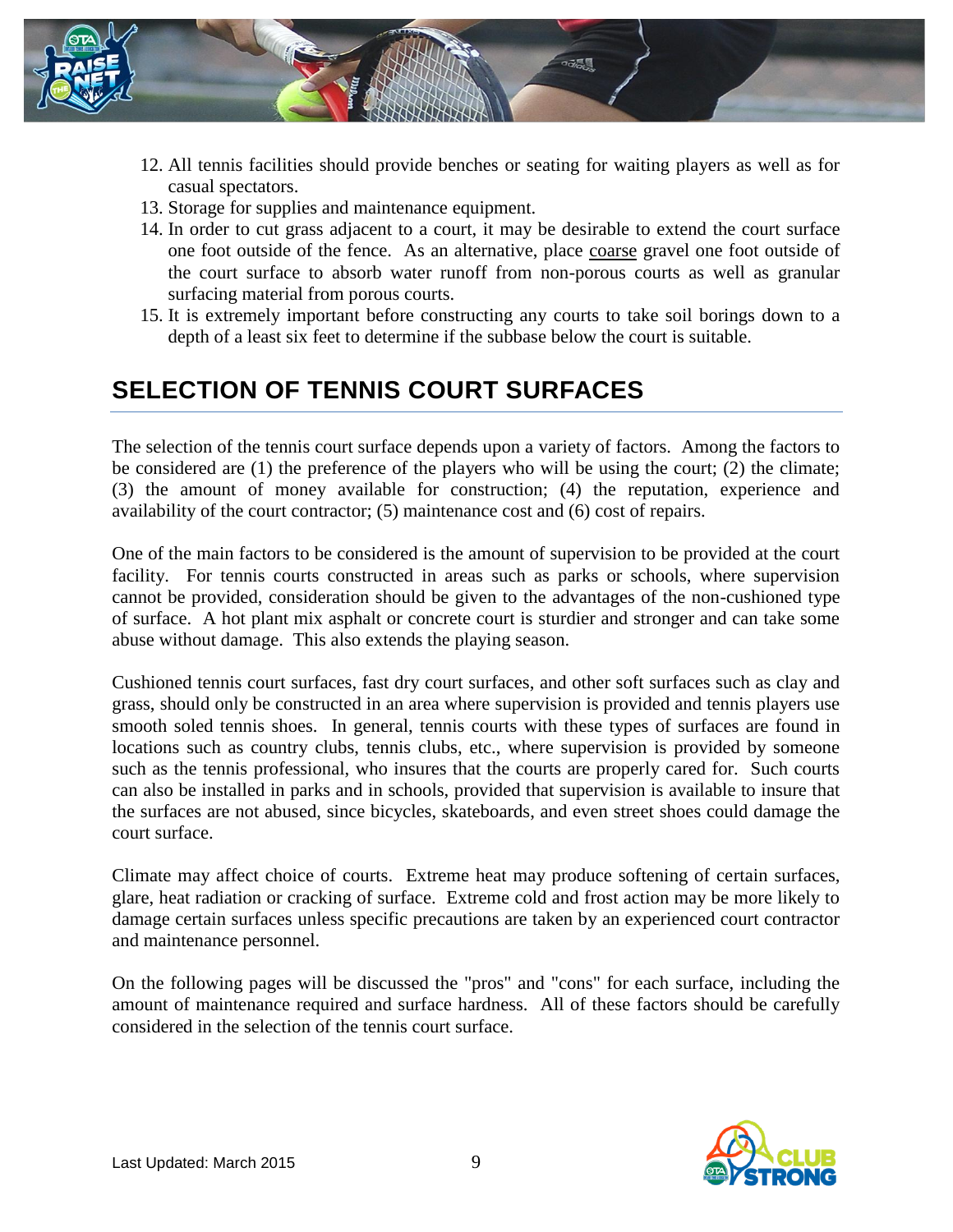

## **Factors to Consider in Selecting a Tennis Court Surface**

- 1. Player preference.
- 2. Surface on which player can slide which is easier on one's feet, knees and back.
- 3. Softness of surface.
- 4. Fast or slow surface.
- 5. Uniformity of ball bounce.
- 6. Lines: effect on ball bounce, possible tripping hazard, and line maintenance.
- 7. Effect of colour on glare and heat absorption.
- 8. Colour-fastness of surface and its effect on ball discolouration.
- 9. Effect of abrasive surface on balls, rackets, shoes and falling players.
- 10. Climate conditions.
- 11. Drying time after a rain.
- 12. Initial construction cost.
- 13. Maintenance cost and amount of maintenance relating to above grade or rooftop courts.
- 14. Special problems of moisture requiring attention for granular courts when used indoors.
- 15. Dust and surface material tracking when granular surfaces are used indoors.

## **TENNIS COURT DIMENSIONS AND LAYOUT**

#### **Dimensions**

The court size (within the playing lines) is 36' x 78'. The playing area (court size plus area outside playing lines) should be a standard sixty feet (60') by one hundred twenty feet (120'). There are acceptable variations in the playing area, because it is necessary in particular circumstances for the court designer to balance the needs of the players and spectators, the expected quality of play, space limitations, and cost. There may be situations in which one or more of the suggested playing area dimensions should be varied, depending on the physical characteristics of the site, possible accommodation for line umpires and photographers, or other factors.

## **Area of Court**

The outside dimensions of the playing lines shall be as follows: Doubles 36' x 78' (10.973m x 23.774m) Singles 27' x 78' (8.230m x 23.774m)

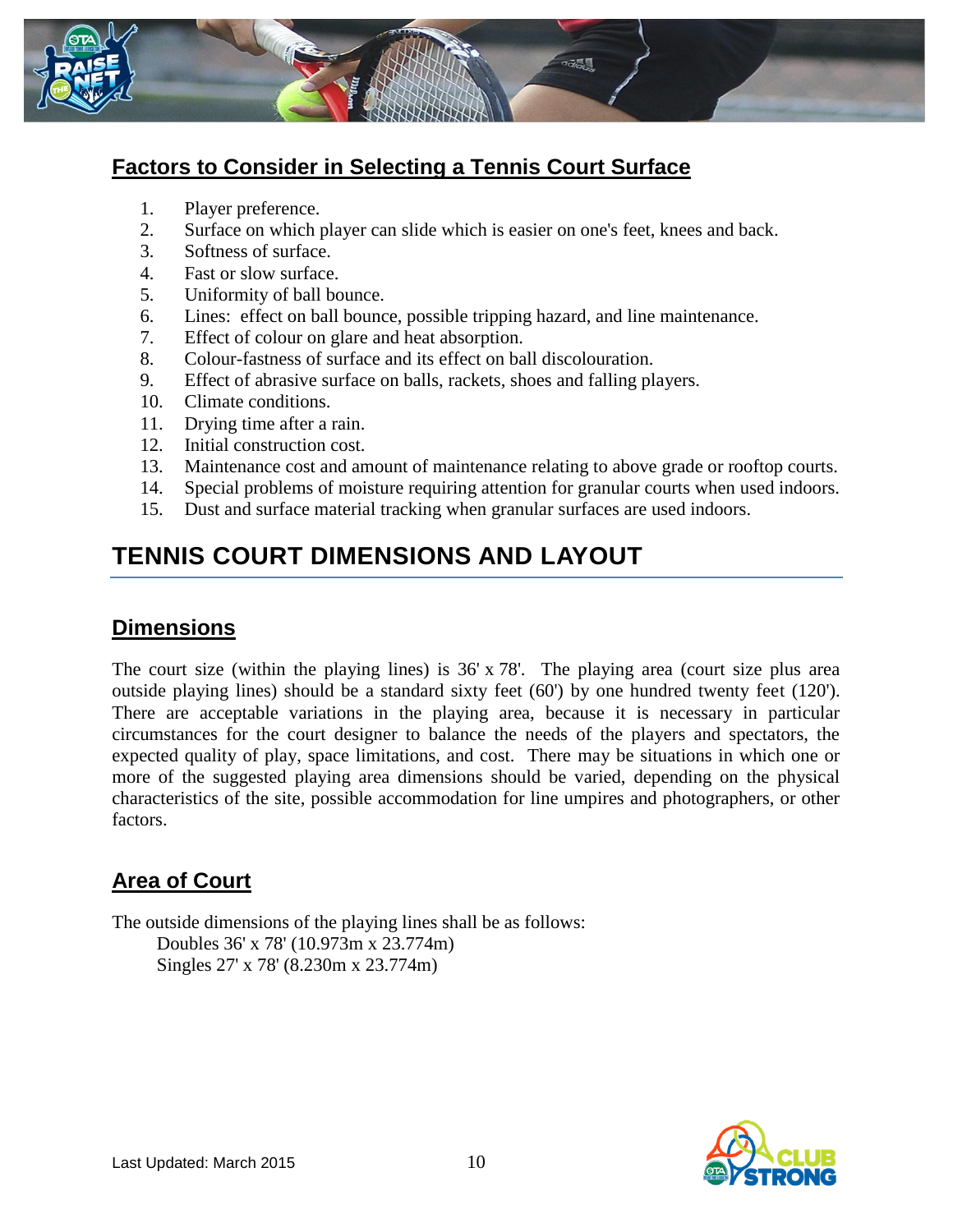

### **Back Space**

Twenty-one feet (21') (6.401m) from the baseline to fixed obstruction (i.e., backstop, wall, etc.) is the minimum requirement for tournament play. Only where space limitations become a factor and the 21' (6.401m) minimum cannot be provided that the clear-playing back space may be reduced to not less than 18' (5.486m).

### **Side Space**

Twelve feet (12')(3.658m) from sideline to fixed obstruction (i.e., sidestop, light pole, wall, etc.), is the minimum requirement for tournament play. Only where space limitations become a factor and the 12'(3.658m) minimum cannot be provided, the side space from sideline to a fixed obstruction may be reduced to not less than 10'(3.048m). For indoor courts where netting is used between courts, the netting is considered to be a movable obstruction, in which case 9'(2.743m) is allowed between sideline and netting.

## **Space Between Courts**

For recreational play where courts are constructed within the confines of a common enclosure, without divider fencing, it is recommended that there be  $12'(2.658m)$  between sidelines. Only when space availability dictates, the space between sidelines may be reduced to not less than 10'(3.048m). It is also recommended that a maximum of three courts be constructed side by side.

For club play, where courts are constructed within the confines of a common enclosure, without divider fencing, it is recommended that there be 15'(4.572m) between sidelines, and that a maximum of three courts be constructed side by side. A low divider fence, a minimum of 36 inches in height(0.914m), is recommended between each court for most desirable club play, in which case each court should be  $60'(18.288m)$  in width.

#### **Backstop/Sidestop**

The backstops should be 10'(3.048m) in height above the court surface. Where local conditions dictate additional security or ball retention, a higher backstop may be required. For residential courts, 8'(2.438m) in height is adequate when the adjacent area is such that a ball going over the backstop or sidestop can be retrieved without hardship and undue intrusion on adjoining property.

The sidestops should be the same height as the backstops for a minimum distance of approximately 20'(6.096m) from the backstop; however, 30'(9.144m) is recommended. The height of the sidestop (if used) for the remaining area may vary to suit local conditions. In no instance shall the sidestop, where used, be less than 3'(0.914m) in height.

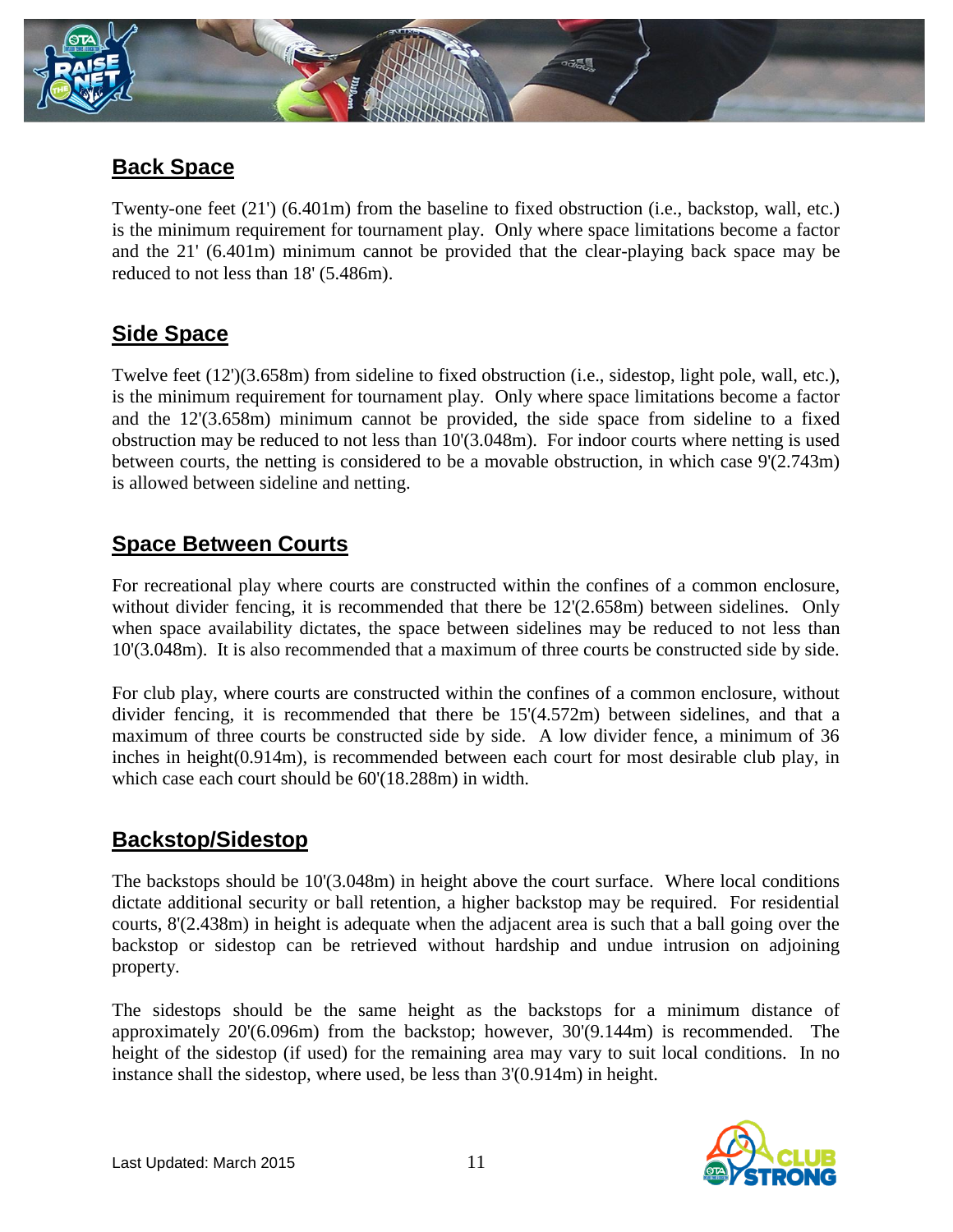

Backstop and sidestop material, when manufactured to metric standards, varies slightly from the English dimensions set forth above. The equivalent standard dimension material may be substituted.

## **Overhead Clearance**

For outdoor play, the space directly above the area within the playing lines should be free from any overhead obstructions. For indoor play, it is recommended that there be a minimum height of 16'(4.877m) at the wall behind the baseline, not less than 20'(6.096m) over the baseline, and 35'(10.668m) over the net line.

## **Net Posts**

The centre of the net posts shall be set 3'(0.914m) outside the sidelines 33'(10.058m) singles, 42'(12.802m) doubles. The top of the net at the inside face of the posts, or of the "singles sticks" when used to support a net for singles play on a doubles court, shall be exactly  $42^{\circ}(1.067\text{m})$ above the court surface. The net posts, which shall not be more than 6 inches (15cm) in diameter or square, shall not be higher than 1 inch (2.3cm) above the top of the net cord.

A centre strap hold down and anchor shall be provided to hold the centre of the net at a height of 36"(0.914m) above the court surface at the centre line.

For tournament court use it is recommended that a second set of net post sleeves be installed for use during singles play (33") and that a singles net be supplied.

#### **Playing Lines**

All lines shall be not less than 1"(2.54cm) or more than 2"(5cm) in width, except the baseline which may be up to 4"(10cm) in width and the centre line which shall be 2"(5cm) in width.

This allowable variation in line width results in non-uniformity and confusion and, therefore, the USTA and the U.S. Tennis Court Builders Association recommends that all lines be 2"(5cm) in width except the baseline, which may be up to  $4''(10cm)$  in width.

All measurements shall be to the outer edge of the lines except the centre line and the centre mark which shall be on the centre line of the court. The centre mark shall extend 4"(10cm) inside of the baseline.

All lines shall be of uniform colour. The customary standard line colour for tennis is white.

**OPTION:** According to the ITF Rules of Tennis, all lines on the court should be continuous. However, an option in line painting (which is not uncommon in the USA in spite of its non-

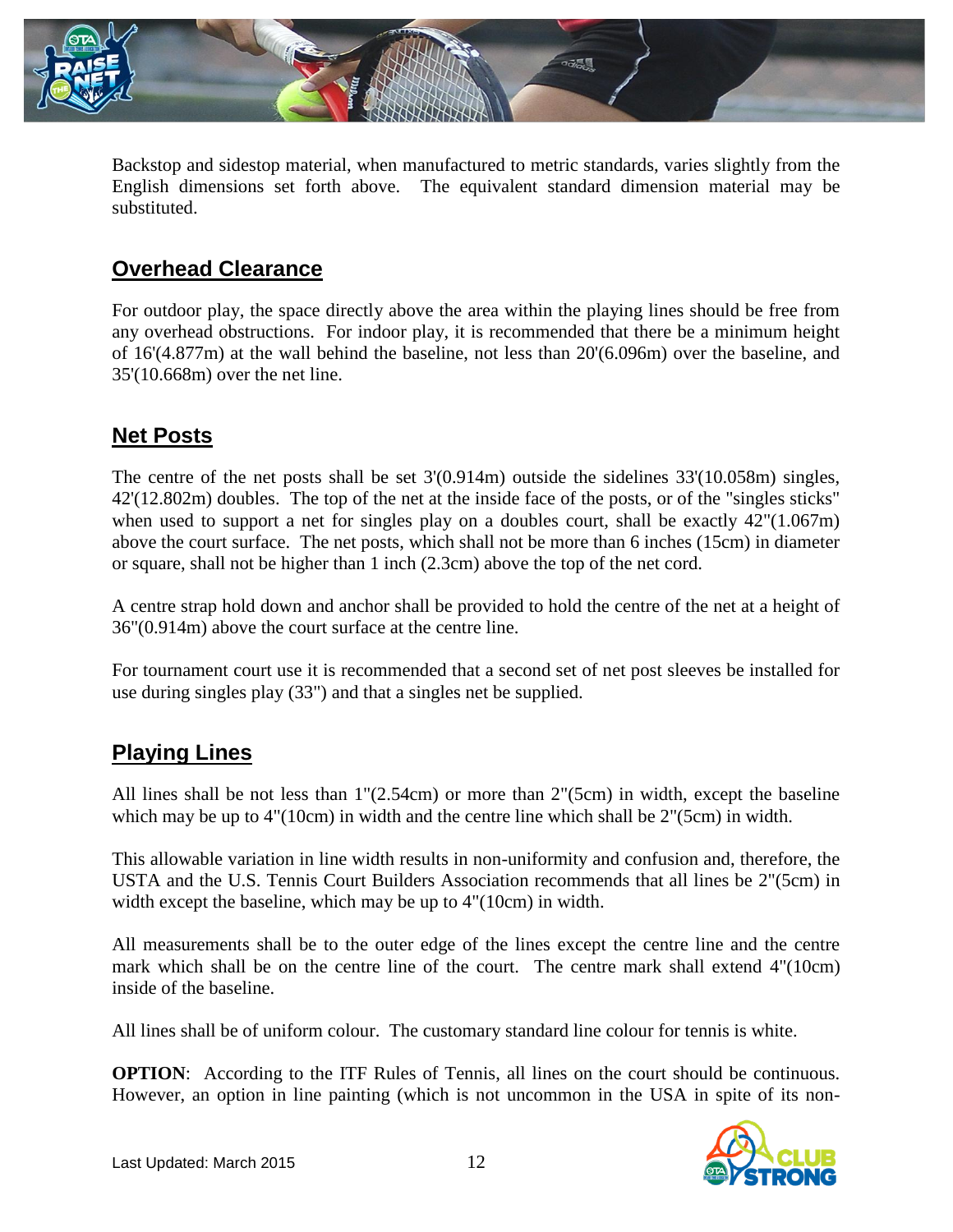

conformity to the Rules of Tennis) is to leave a space of 1-1/2"-2" (2.77cm-5cm) in the singles sideline immediately behind the service line. This "gap" facilitates line calling (particularly on the serve) for both the player and the line umpire without hampering line calling during play of the game.

**TOLERANCE**: The lines should be laid out and applied as close to the exact measurements as possible within the limitation of the surface on which they are being applied. The line dimensions should not vary more than one-quarter inch from the exact measurement. However, the type of surface and intended purpose of the court, i.e., recreation, club, tournament, etc., shall be some of the factors considered in determining the allowable tolerance.

## **HOW TO LAY OUT A TENNIS COURT**

Accurate results are obtained if a tennis court is laid out by the proper use of two accurate 50 foot tape. All courts should be laid out for singles and doubles play. However, since the same lines--except for the side line extensions for doubles play--are required for each, it is best to first lay out the singles court. Courts should be laid out with the long dimension north and south. First establish the net and centre line. Using this point and the net line, drive a nail at Point A, then a second nail--27 feet from A--at Point B. Then take the two 50-foot tapes and attach their respective ends to the nails A and B. On the first, which will determine the side line A-E, measure off 39 feet; on the second,which will determine the diagonal B-E, measure off 47'-51/4". Pull taut such that at these distances, they meet at Point E. Drive a nail at E. Then establish Point D in a similar manner. (Note that the distance from E to D should be 27 feet - the same as from A to B).

Check this for accuracy before driving a nail at D. Point F (21 feet from A) and Point C (21 feet from B) should then be established and nails driven at these points. This gives you the lower (or south) one-half of the court. The upper (or north) one-half is determined in a similar manner. This completes the boundaries for the singles court. The doubles court boundaries are established by prolonging the base lines (from Points E & D on lower half and similarly for the upper half) 4 feet 6 inches in each direction and joining the four new points to establish the side lines for the doubles court. (Note that the doubles court is actually 9 feet wider than the singles court, with side lines parallel to those of the singles court).

# **ORIENTATION OF COURTS**

There are a number of factors that should be taken into consideration when deciding in what direction to place the long axis of any tennis court. In general, one needs to consider the angles and direction of the sun at different times of day during the seasons when tennis is to be played on the court. This is to minimize the adverse effect of one player having to look directly into the sun while trying to see the ball and his opponent. Since players usually change sides, prevailing winds need not dictate the orientation.

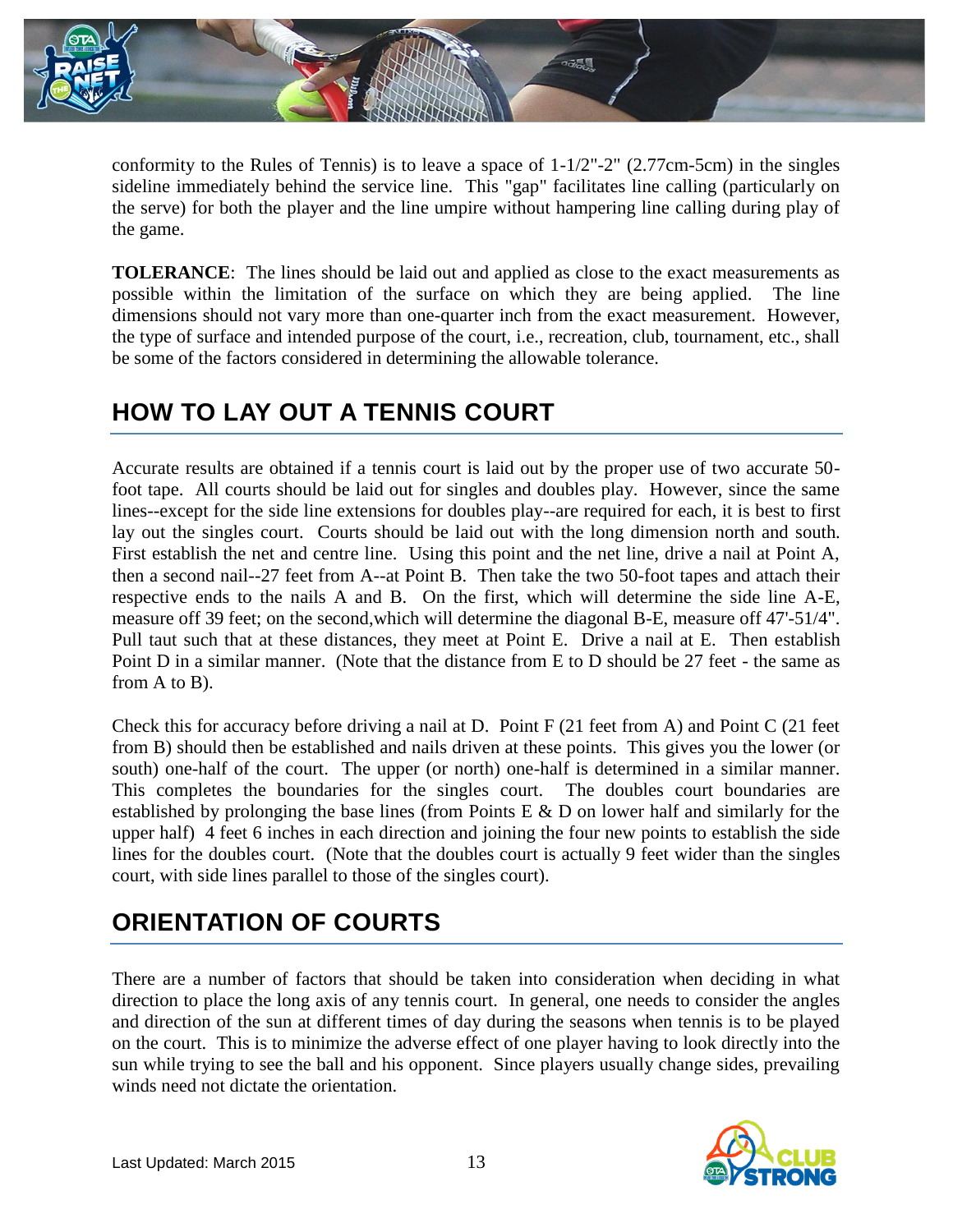

For example, a stadium court which hosts a national championship should determine the optimum orientation for the period of the tournament, such that the net line on the stadium court points in the direction of the sun during the hours when the main matches are being played. It should be recognized that a tennis court on a Caribbean island, due to the extreme temperatures, will most consistently be played on in the early morning or late afternoon. The courts should be oriented accordingly. Should a school's tennis team have a season in the fall or spring, it, too, should orient the tennis courts to its best advantage for those several months.

Generally, in the northern and mid-section of the USA, if play is about equal morning and afternoon, the north-south orientation is most desirable. In the southern part of the country, where play continues through the winter, the sun is low in the sky. Therefore, if a substantial amount of play takes place between three and four in the afternoon, it is advantageous to orient the court northwest and southeast, fifteen to twenty-five degrees off of true (not magnetic)north. This avoids the player on the north side from having to face directly into the low lying sun.

If there is a substantial slope in the land, the cost of the court construction may dictate the orientation. Also, the shape of the land, zoning requirements, and owner's wishes may dictate the orientation. It has happened that due to the shape of the land available, courts have had to be built oriented largely east and west. This is, however, to be considered a last resort, since in those cases, players will need to compensate for conditions by playing at times of the day when they are not seriously handicapped by the sun.

Tables and diagrams giving sun elevations and directions for various times of the day during different seasons of the year at various latitudes are available through tennis consultants as well as in some architectural offices and many libraries. Such sun azimuth-elevation tables should be studied carefully before a tennis court is placed in a given position "just because it fits." There are unfortunate examples of tennis courts being practically unusable at desired prime times because of improper orientation, where other alternatives were possible.

#### **Slope**

Each court should be a true plane. A court should drain (in one true plane), in order of preference, (1) side to side, (2) end to end, (3) corner to corner; it should never drain to or from the centre (net) line of the court, as this in effect lowers or raises the net. Likewise, it should never slope from the centre line to the sides. Draining from end to end, particularly on a granular surface, tends to make the lower end wetter after a rain. Therefore, it is preferable to drain from side to side where feasible.

When all else is equal, there are also advantages to sloping a tennis court in the direction of the natural terrain, towards an existing drain or ditch, and, when not in conflict with considerations stated above, with the prevailing wind.

The slope for non-porous courts should be approximately one inch in 10 feet, with a permissible maximum of 1%. More slope than this will be bothersome to the player.

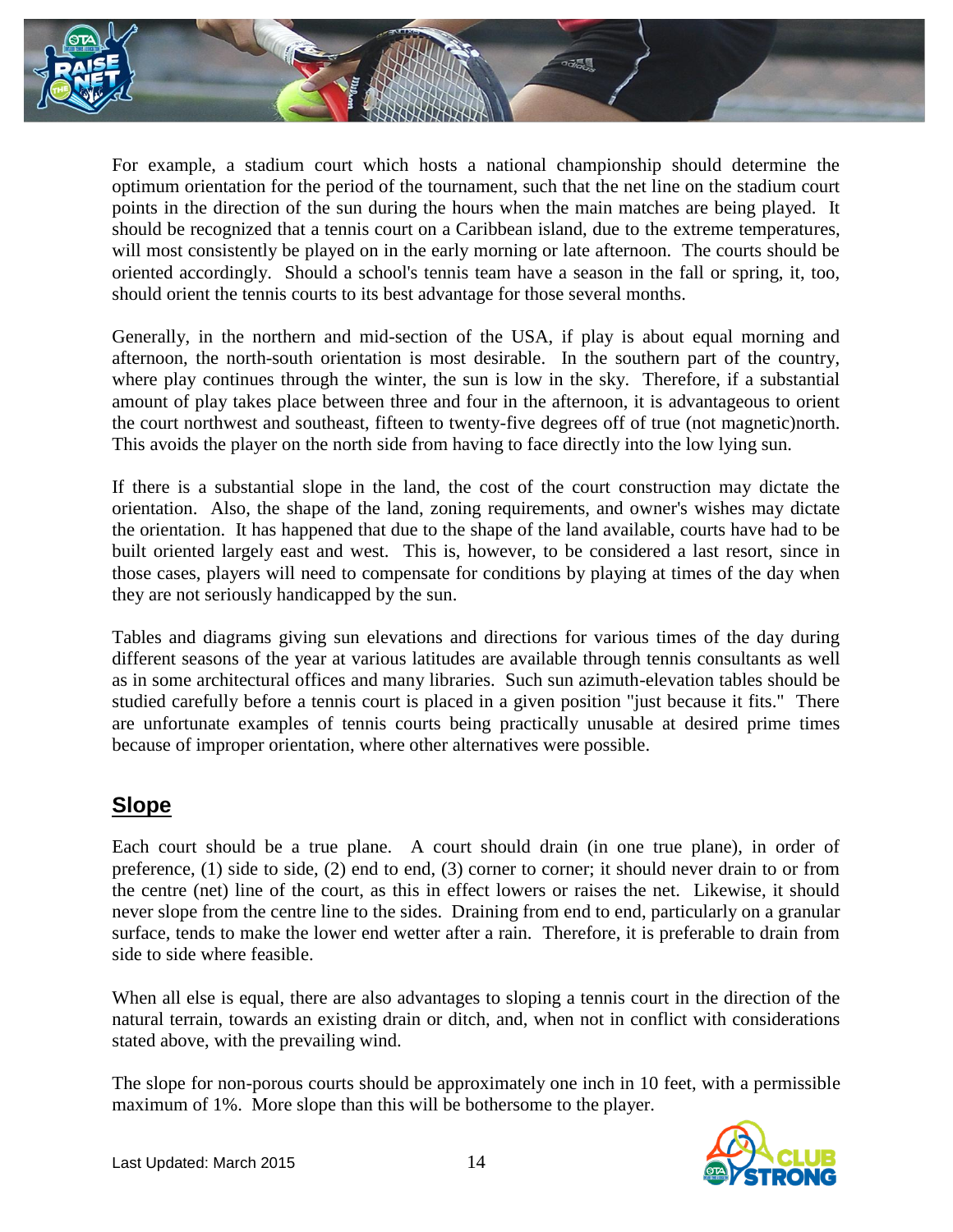

The slope for porous courts should be 1" in 20' to 30'. The higher side dries faster than the lower side which may tend to retain puddles or more moisture, thereby causing a slower bounce.

# **COURT CONSTRUCTION AND MAINTENANCE GUIDELINES**

## **Cleaning Non-Porous Tennis Courts**

The surface of non-porous tennis courts may become discoloured and/or stained over a period of time as a result of being exposed to the elements. The type and extent of this discolouration and/or staining depends upon the atmospheric conditions existing in the immediate area of the installation--i.e., industrial wastes, sap from trees, leaves, blowing sand or debris, etc. In general, normal rainfall will flush the surface in sufficiently wet areas and keep the court surface in a reasonably clean condition. In areas with excessive dirt, it may occasionally become necessary to clean the surface of the court. The manufacturer of any particular court surface should be consulted for recommended cleaning instructions. In general, however, a mild detergent and water will remove most common stains and contaminations from the court surface. Care should also be exercised to insure that all detergent residue is flushed from the surface, to prevent the possibility of creating a slippery condition. Two parts water to one part bleach may be used to remove mold or mildew. Indoor non-porous courts should be cleaned regularly (every day or two) with a scrubbing machine to avoid tennis balls becoming noticeably dirty.

## **Colour Surfacing of Non-Porous Courts**

Colour surfacing of asphalt courts is now almost standard practice at all facilities, public and private, as compared to laying out courts on uncoated asphalt. The objectives in applying colour surface to all-weather asphalt courts are to provide a uniform texture with the desired playing quality and to obtain a weather-resistant, durable, non-staining, non-glare finish that is aesthetically pleasing. The colour surfacing also protects the asphalt from the elements and extends the life of the asphalt structure.

The "speed" (of the bounce of the ball) is determined by the material as compounded in the factory. Within limits, further adjustment in speed can be achieved during mixing and application.

Two-colour courts (one colour within the playing lines and a different colour around the perimeter) now find popular acceptance. Although there are studies that have shown it is more difficult for the human eye to follow a rapidly moving tennis ball against backgrounds of widely contrasting colours than against a uniform one-colour background, many feel that line calls are made easier with the presence of two distinct colours on the court. It is best to avoid light and bright colours on outdoor courts, since the glare they can create make it difficult to see the playing lines. All of these factors should be considered along with aesthetics and personal

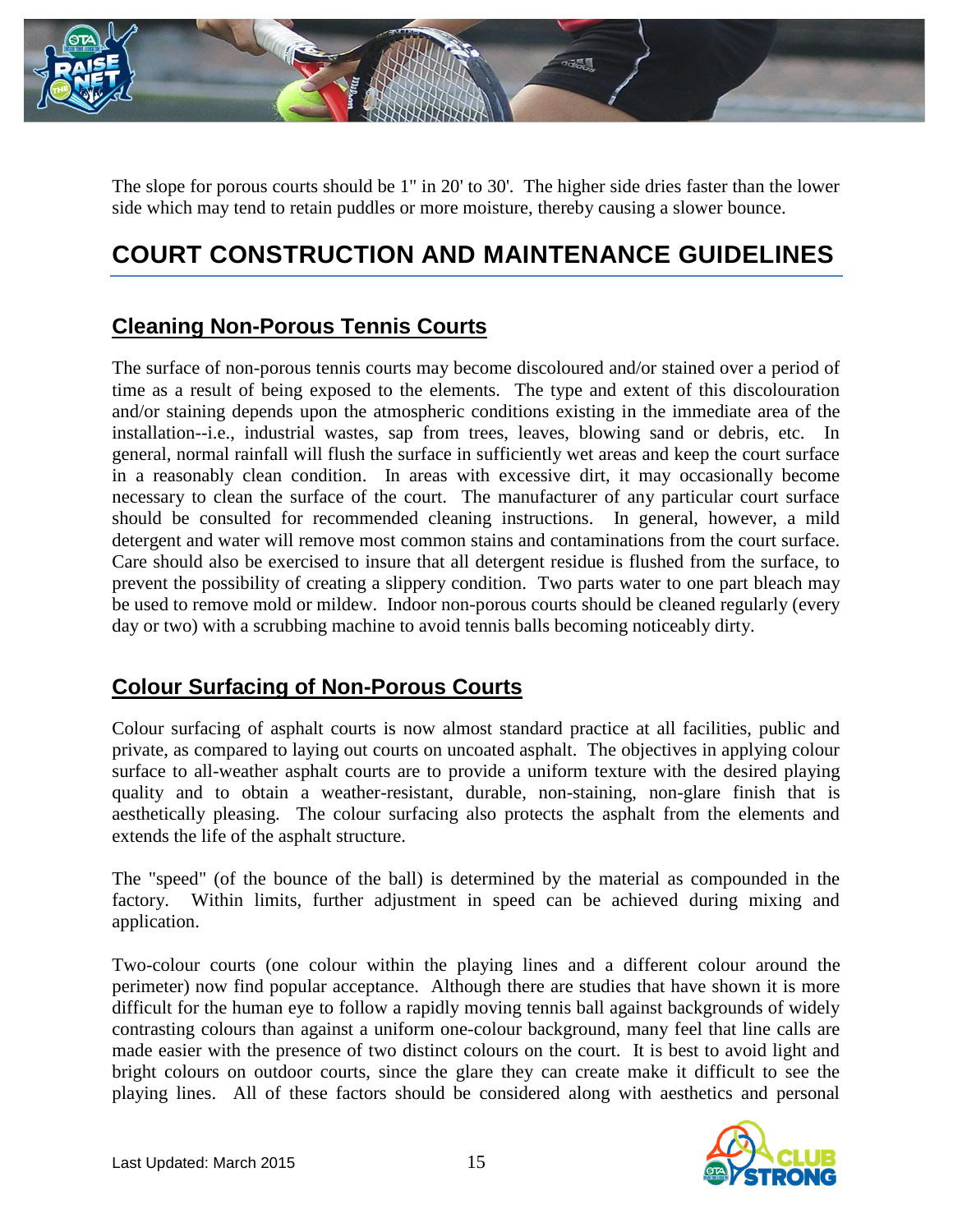

preferences.

The choice of colour for courts is a personal one. However, the following may be considered a guideline. The colour of the court indoors could be lighter than those outdoors because there is no sun glare. Anything lighter than a medium tone reduces the desirable contrast between the ball and the court. It is a personal preference whether one applies one or two colours defining the court inside and outside the lines. Lighter colours outside the court lines produce a brighter atmosphere, and reduces heat absorption outdoors.

The curtains and walls directly behind an indoor court should be the same dark colour for at least the lower twelve (12) feet so the opponent can readily see the ball being tossed by the server. The side walls can be dark or light up to eight $(8)$  or ten $(10)$  feet and light above that for maximum reflectance. The ceiling and all structural members should be a uniform light colour that produces maximum reflectance.

Outdoor courts should avoid very light or bright colours which can cause glare on the court surface. Medium blue inside the lines is not a good colour choice for outdoor play. It creates glare, it is very difficult to see the lines and usually tends to fade. Dark green within the lines and medium green outside the lines is restful and creates the feeling of spaciousness.

**Preparation:** Surface course and subsurface materials must have been installed to proper slope requirements and must be thoroughly cured (which normally takes seven(7) to fourteen(14) days for asphalt and four(4) to six(6) weeks for concrete), before application of any filler or colour finish materials.

Prior to application of a colour finish system, the court surface shall be flooded with water and allowed to drain. Then, if remaining water in any area covers a five-cent piece, that area shall be patched and levelled in accordance with recommendations by the manufacturer of the colour finish system specified. (Note: If the standing water does not cover a five-cent piece, it is considered within tolerance and will evaporate within a reasonable time.) Reflooding and patching may be necessary until "bird baths" are minimized.

**Filling:** Once the proper grade is established, the next step is the application of filler or texture materials as recommended by the manufacturer of the colour finish system. This is to achieve a uniform texture without ridges on the entire court area, including patches applied above. Filler materials must cure to a uniform texture. They must be capable of application at variable thicknesses with minimum shrinkage.

**Cushion Course:** Some colour finish systems may, at option, include resilient layers. Proper installation according to manufacturer's recommendations of filler and cushion materials is of prime importance in obtaining a surface of uniform texture, desired resilience, and playing quality.

**Application of Colour Finish System:** The colour finish course shall be applied only after the

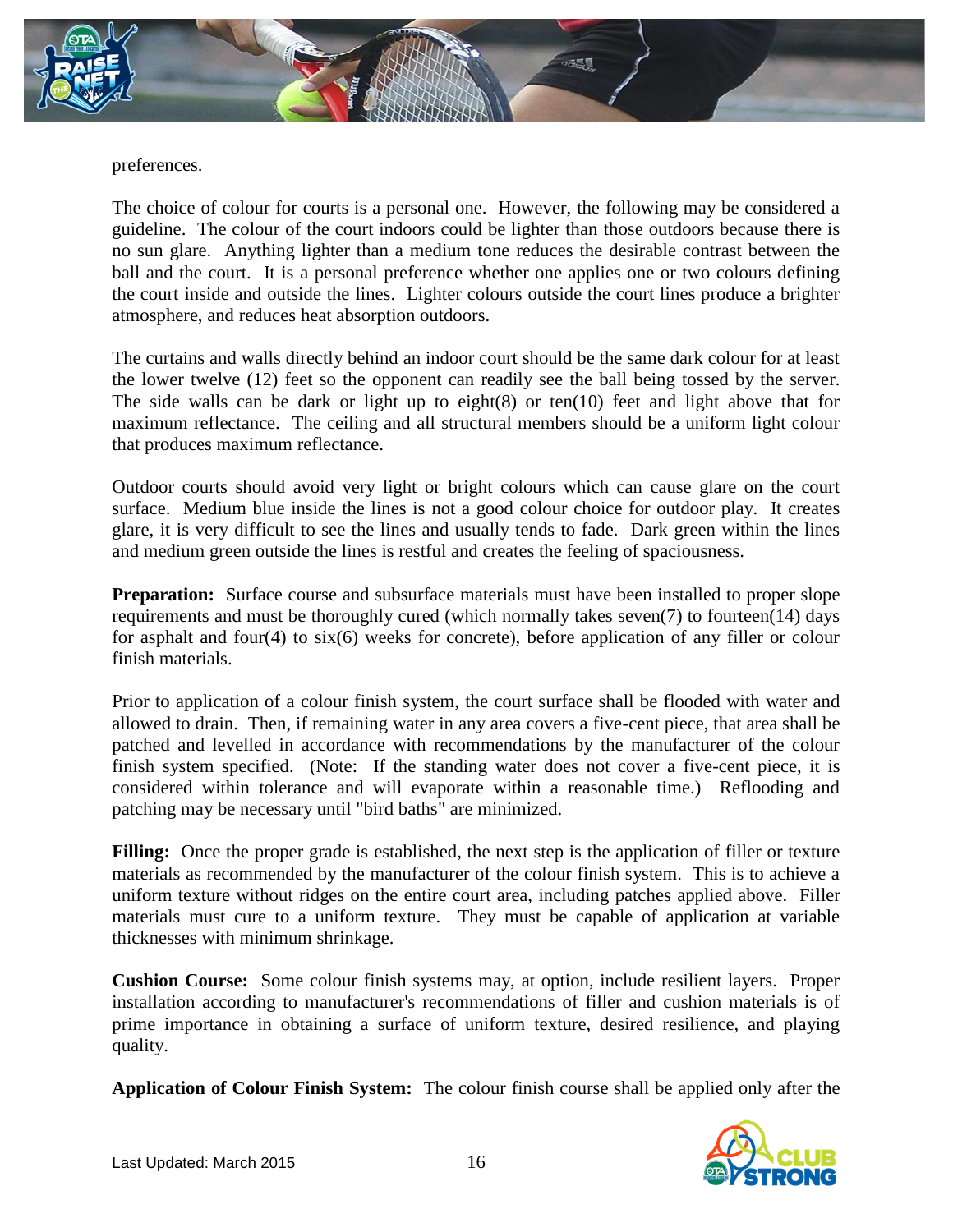

underlying courses are thoroughly cured. The colour finish materials shall be applied in multiple applications in the selected and approved colours as specified so as to form a uniform texture and colour when viewed from a distance of twenty-five feet(25') from any direction at mid-day. Application work shall be performed by skilled mechanics in a workmanlike manner in accordance with the manufacturer's standard printed instructions and warranties. No work shall be performed when rain is imminent or when the temperature is below safe limits as specified by manufacturer.

## **GENERAL MAINTENANCE**

### **Outdoor Acrylic Surfaces**

Outdoor acrylic surfaces are relatively easy to maintain due to natural cleaning by rains. Problems may develop due to lack of proper drainage or soil erosion. Surfaces may become coated with mud, dirt, pine needles and leaves as well as other foreign matter, which should be removed as necessary.

Suggested maintenance for outdoor acrylic surfaces is to keep the court clean at all times by occasional sweeping, in order that dirt and foreign particles do not get ground into the surface by foot traffic. Use of a soft nylon broom is preferable to a stiff bristle broom for sweeping. During the tennis season, the courts shall be hosed off with water periodically (once a month) and allowed to dry. Use normal water pressure for hosing (approx. 70lbs. per sq. inch or less). Should there be any stains on the court, they can be removed by an application of a mild coldwater detergent and scrubbing with a hair-type scrub brush. Should mold or mildew form on the courts in shady areas, an application of dilute strength household bleach (minimum two parts water to one part bleach) may be used to remove the fungus and retard its further growth. Where areas are treated, they should be rinsed off after a few minutes to remove the surface contamination. (Note: Fungus grows on surfaces contaminated by foodstuffs, soft drinks and decaying matter. Acrylic coatings do not support fungus growth.)

## **Indoor Acrylic Surfaces:**

Indoor acrylic surfaces become significantly dirtier than do outdoor surfaces and, because of dust, tracking in of dirt, ball fuzz, and other extraneous materials, can become rather unsightly in a short period of time. Indoor clubs generally have a regular schedule of cleaning maintenance in which the courts are swept by vacuum or by rotary sweeper once a day, and cleaned either by water vacuum or self-contained water brush units approximately once a month. If they are not water-cleaned approximately once each month, dirty indoor courts may show the formation of mold or other fungus growths due to a combination of humidity and temperature along with contamination from perspiration, foodstuffs, soft drink spills and dirt tracking. Again, this fungus may be removed by the use for a bleach solution such as mentioned above (under Outdoor Acrylic Surfaces).

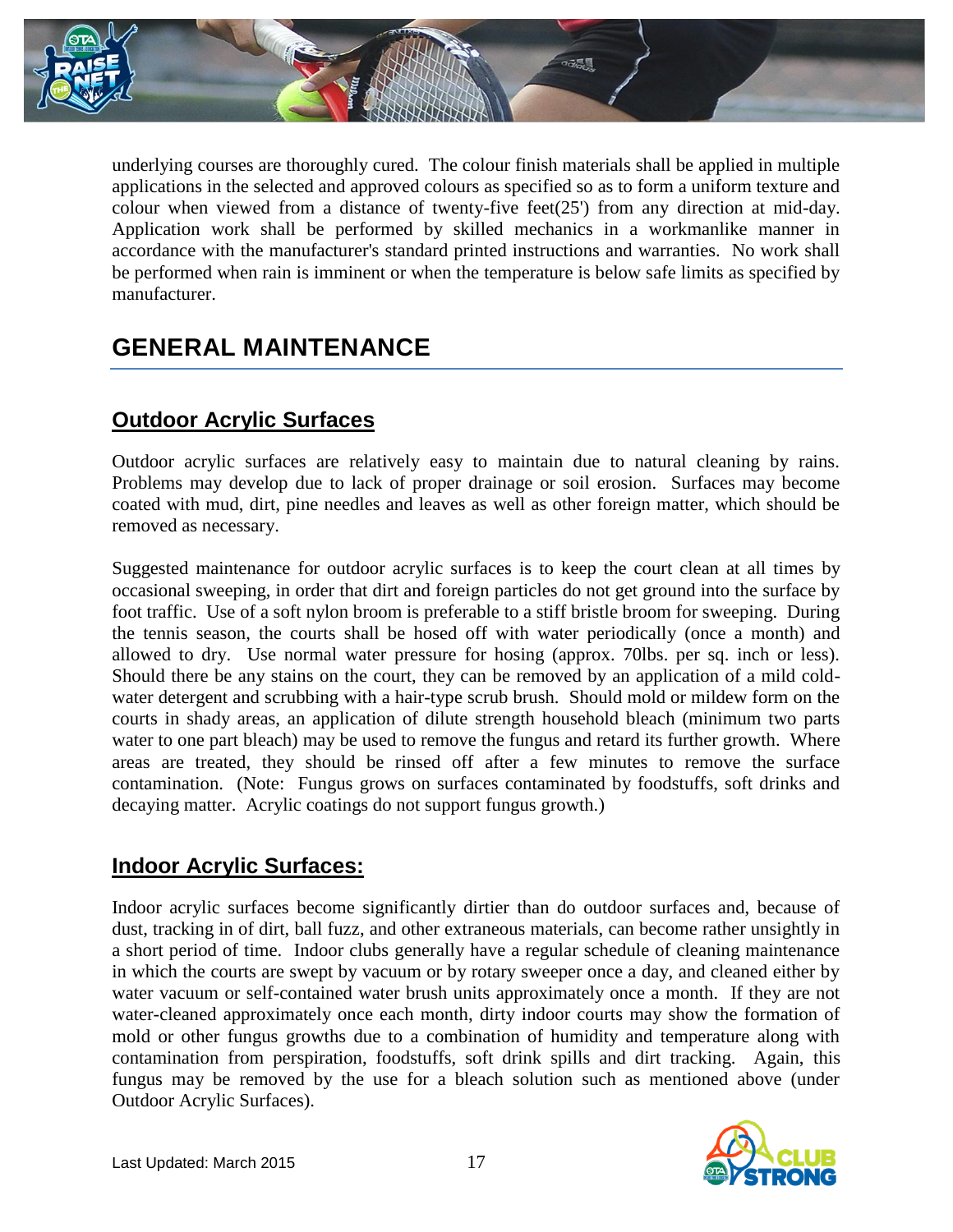

In using the water brush unit, detergent should not be mixed with the water, and the water should be clear, cool and free from contaminants. During the cleaning process, the water should be changed frequently. Again, as with outdoor courts, if the indoor courts are stained by foreign matter, such as soft drinks, food, grease or other materials, a mild cold-water detergent should be applied to the stained area and lightly scrubbed with a soft bristle brush.

The majority of colour surfacings are based on acrylic synthetic polymers. For synthetic surfaces other than acrylics, contact the manufacturer of specific maintenance instruction.

## **RESURFACING, REPAIRING, AND MAINTAINING NON-POROUS TENNIS COURTS**

The repairing and/or resurfacing of non-porous tennis courts should be entrusted to an experienced tennis court contractor, since each court to be repaired and/or resurfaced will require one or more of several different processes, depending on the conditions of the existing surface and the quality of the surface desired after resurfacing is completed. Work operations need to be customized if existing deficiencies are to be corrected and the desired results for the repaired surface are to be achieved.

## **Repair Conditions**

The following illustrations depict conditions that may occur either in the base construction or on the surface of an asphalt tennis court. The cracking pictured in this section may stem from construction or job site conditions such as improper slope of the court, inadequate drainage of the site, base movement, or poor compaction of the subgrade. Where any of these conditions are present, major reconstruction of the court may be required instead of repair.

## **A. Alligatoring**

Alligator cracking most often occurs in the surface treatment applied over asphalt pavement. Its readily identified pattern of interconnected cracks will vary from a faint surface pattern to fulldepth cracks and loose particles of the surfacing material.

## **B. Bird Baths**

A bird bath is a minor depression on a non-porous tennis court surface in which water settles after a rain or flooding. An accepted industry method of determining a bird bath is to flood the courts and wait until surrounding areas have dried. Then, if remaining water covers the thickness of a five-cent piece, it can be considered a repairable bird bath. If the standing water does not cover a five-cent piece, it is considered within tolerance and will evaporate within a

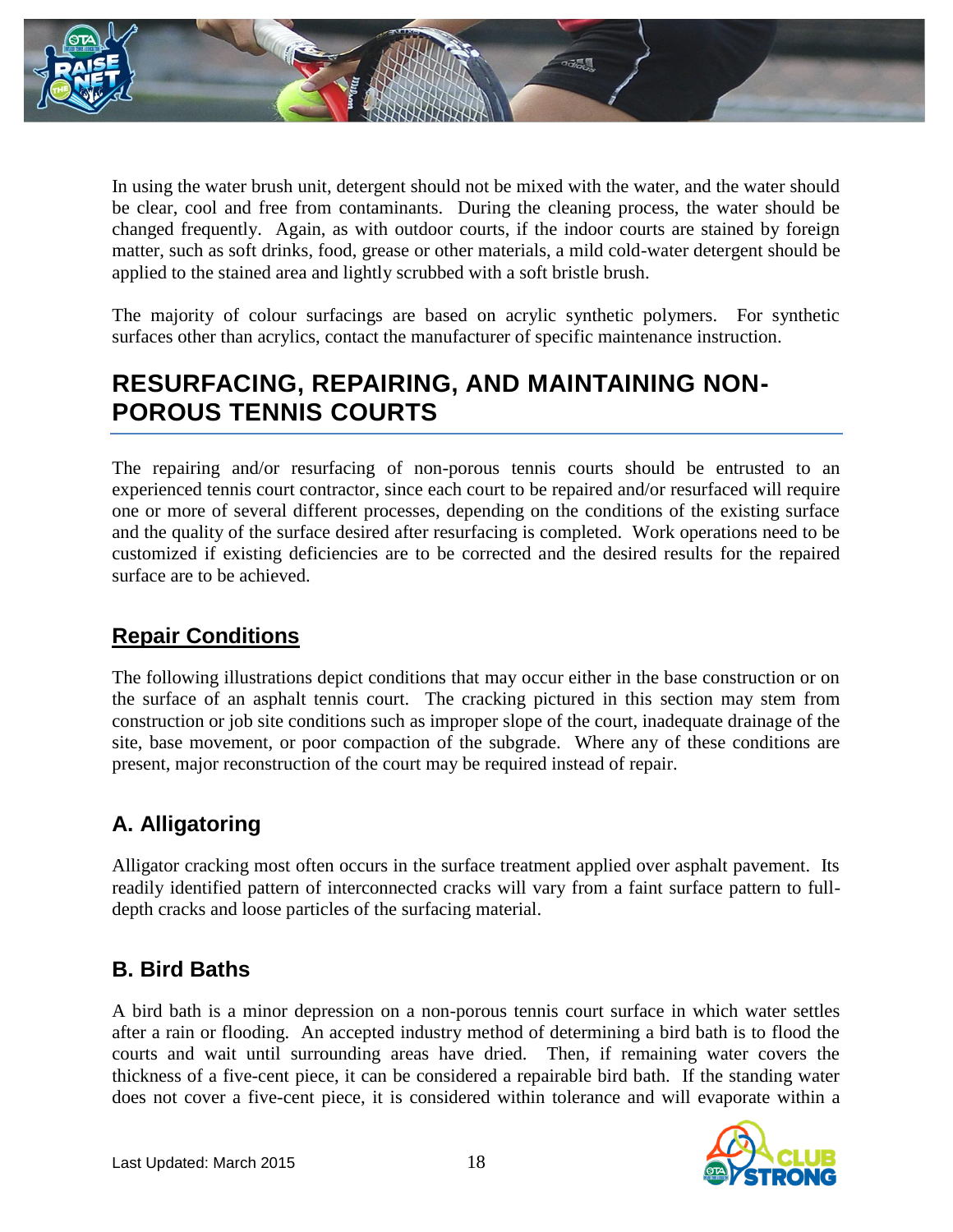

reasonable period of time.

**Possible Method of Repair:** Multiple applications of surface coating materials may minimize or eliminate bird baths on a tennis court.

### **C. Blisters or Bubbles**

Blisters or bubbles appear on the surface of an impervious court due to vapour trapped between the top of the asphalt or concrete and the bottom of the acrylic colour coats. This is caused by excessive moisture beneath the court being drawn toward the surface by the heat of the sun on a warm day. To address this condition, it is first necessary to intercept water from entering the court subbase. It is then advisable to allow the area to rest for several months to lower the moisture content of the subsoil.

Depending upon the severity and extent of bubbling and the existing drainage condition, the court surface can either be scraped of all loose, bubbled material and a new surface system applied or, if the old asphalt levelling course is cracked, a stress absorbing layer of crushed stone, approximately 3-4 inches in thickness should be applied over the entire surface and a new hot plant mix asphalt or concrete levelling course applied thereon followed by the application of a new coloured surface system. It may also be advisable to saw cut 1/4-1/2" wide expansion joints between courts and under the net. These cuts must be filled with a good quality joint sealing material that is compatible with the surface system.

Trees or buildings near the south side of tennis courts can cause that portion of the court that is usually in the shade to develop a mold. When this mold is damp, it is very slippery and very dangerous to the players. It is essential to apply a mild solution of detergent and scrub off the mold. Liquid chlorine in dilute solution will usually retard the formation of mold or fungus. However, care must be exercised not to bleach the court surface.

#### **D. Hair-Line Cracks**

Hair-line cracks are of variable lengths usually prevalent over entire areas, and may be caused by a variety of factors such as foreign matter (leaves, worms, clay), improper mix design, solventtype coatings, and improper seal coats. They may develop into more significant types of cracks (i.e., alligatoring or structural) requiring more extensive maintenance.

**Possible Method of Repair:** Early repair with surface treatment coatings may remedy this condition.

#### **E. Net Posts**

Court repair problems as outlined above often involve net posts and net post footing failure.

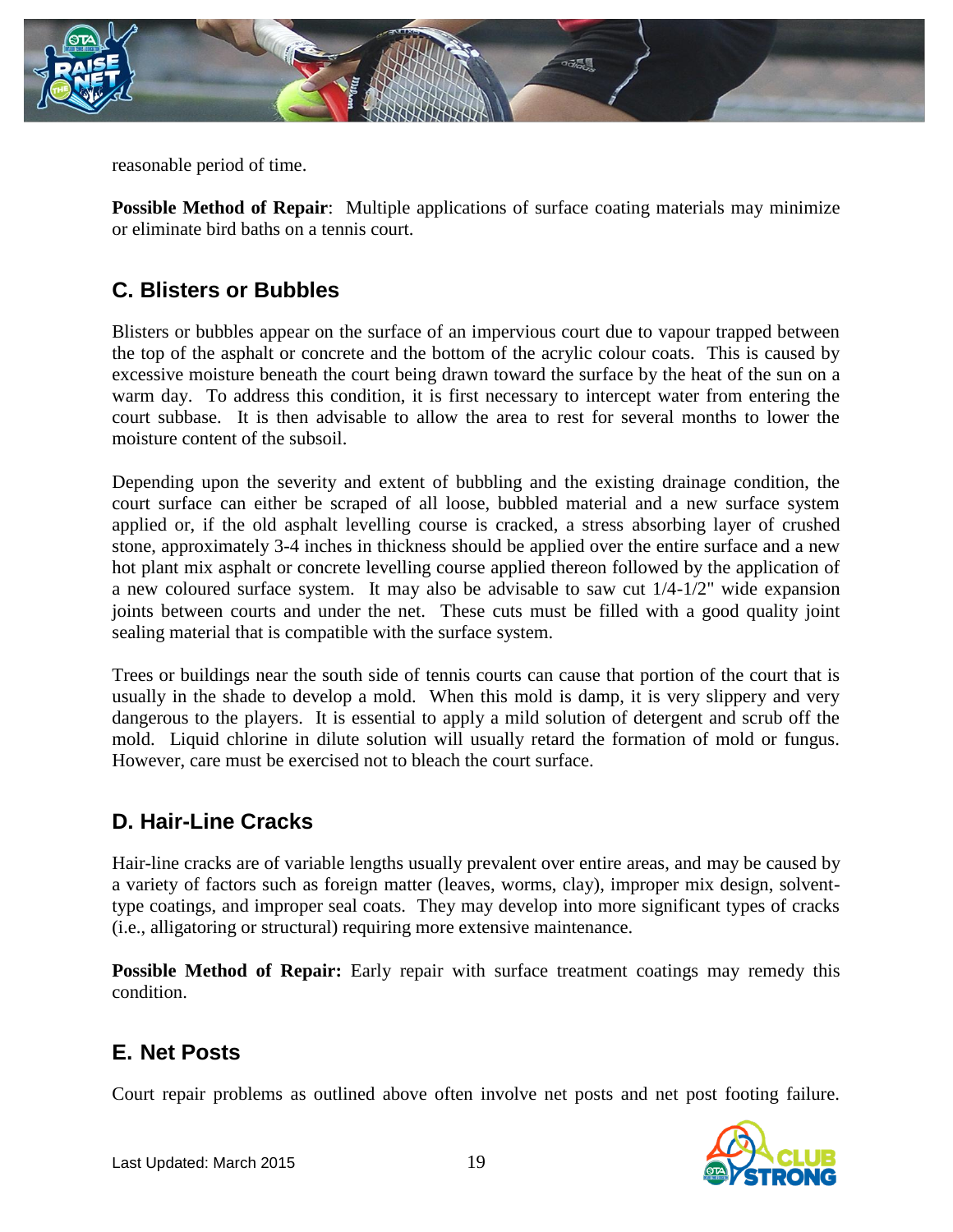

Because the problems of net post failure vary significantly in degree, an experienced court contractor should be consulted to determine the proper course of action for repair. In northern climates, to reduce cracking around net posts, remove nets in cold weather.

## **F. Ravelling**

Ravelling or spalling is the progressive loss of material on the surface of the asphalt, usually caused by oxidation of unprotected asphalt.

**Possible Method of Repair:** This condition may be corrected with the use of surface treatment coatings or an overlay of asphalt mix followed by surface treatment coatings, depending on the severity of the condition.

## **G. Reflection Cracks**

Reflection cracks occur in asphalt overlays. These cracks reflect a crack pattern in the pavement structure below. Reflection cracks are caused by vertical or horizontal movements in the pavement beneath the overlay resulting from temperature fluctuations and/or earth movement. If reflection cracks occur in an asphalt overlay on a concrete slab, the cracks frequently follow the construction joints of the original slab.

**Possible Method of Repair**: The court must be redesigned and reconstructed.

## **H. Rust Spots**

Rust spots occasionally occur on court surfaces resulting from iron oxide contaminated aggregate in hot plant mix asphalt levelling course. Spots become evident by rust spots on the court surface or trails of rust originating at the iron oxide and trailing toward the low side of the court.

**Possible Method of Repair:** Coatings have recently been developed which can be applied to court surfaces to resist the migration of the iron stains through the court surface system.

## **I. Shrinkage Cracks**

Shrinkage cracks are a random pattern of interconnected cracks, usually forming irregular angles and sharp corners. Often, it is difficult to determine whether shrinkage cracks are caused by volume change in the asphalt mix, the base, or the subgrade.

**Possible Method of Repair**: Overlay with hot plant mix asphalt.

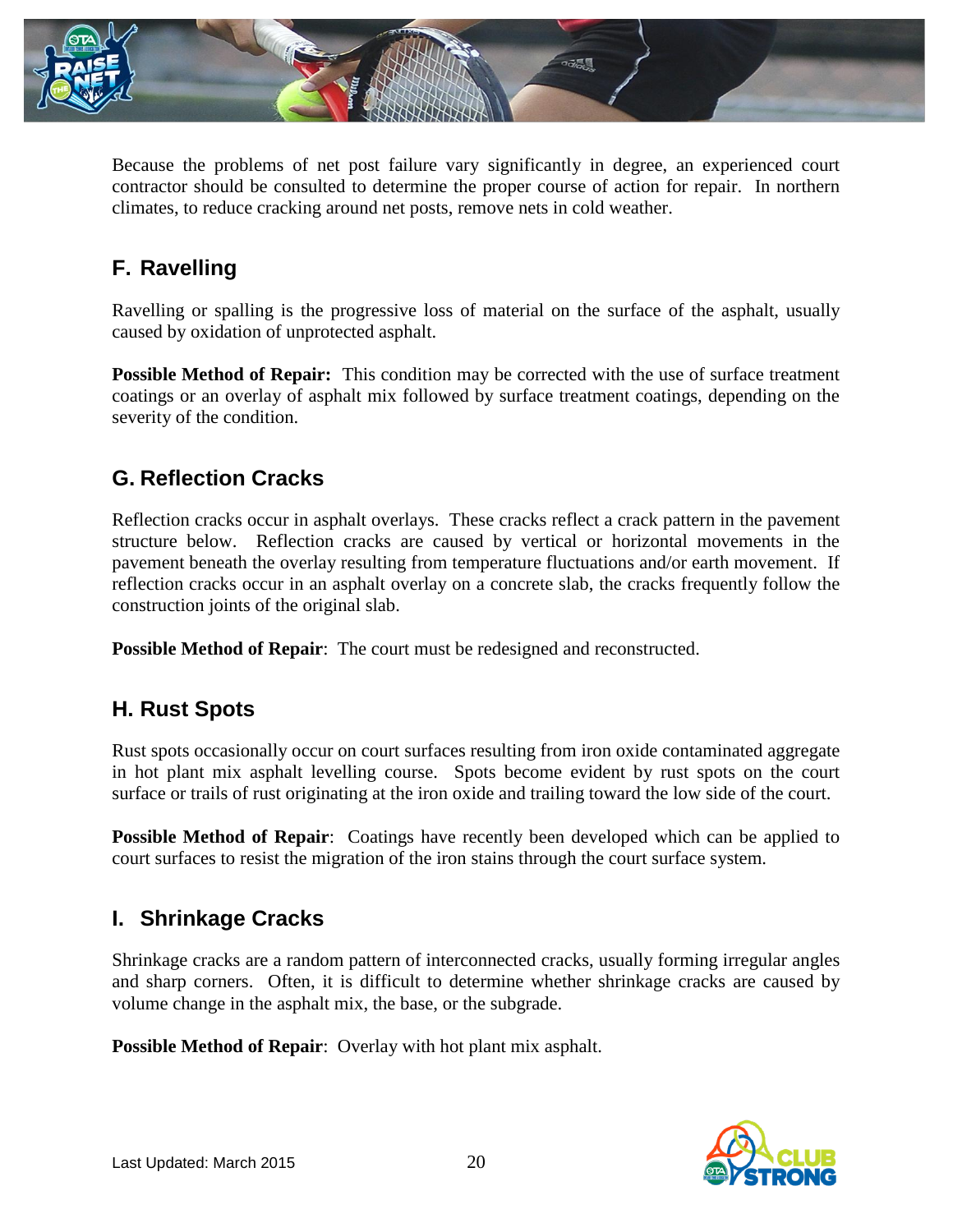

## **J. Structural Cracks**

This condition is usually due to failure of the subgrade or improper mix design of the asphalt.

**Possible Method of Repair:** This condition can only be remedied by correcting the subgrade problem and/or rebuilding the court.

## **K. Surface Twist**

After a new acrylic surface has been applied, the owner is very anxious to try it out. However, if it is warm, the acrylic coats may not be fully cured. As a result, the colour coats may get detached from the dark undercoats when some player stops quickly or twists his shoe. This is particularly true if the player has tennis shoes that have deeply grooved patterns on the soles. Players should be warned to exercise care when playing on a newly surfaced court.

## **L. Upheaval or Depression (Movement of Subgrade)**

Upheavals or depressions are the localized displacements of pavement due to changes of the subgrade or some portion of the pavement structure. Upheavals are most commonly caused by frost expansion in the granular courses beneath the pavement or in the subgrade. Upheavals may also be caused by the swelling effect of moisture on expansive soils. This type of failure is usually due to improper drainage below and/or around the court area. Major depressions are often caused by decaying organic matter below the subgrade or improper compaction of the subgrade.

**Possible Method of Repair:** Reconstruction of the court is usually required to remedy this.

## **Repair Methods**

## **A. Colour Finish Course Recoating**

Recoating of the colour finish course should proceed after all repairs have been completed and all appurtenances such as net post sleeves, net anchors, fences and gates have been checked, and maintenance performed where needed. On tennis courts requiring only recoating, the following procedure should be followed:

Over the suitably prepared surface of the tennis court, apply one or more coats of material in accordance with the coating manufacturer's recommendations. Where possible, it is recommended that acrylic systems manufactured for tennis courts be used for resurfacing.

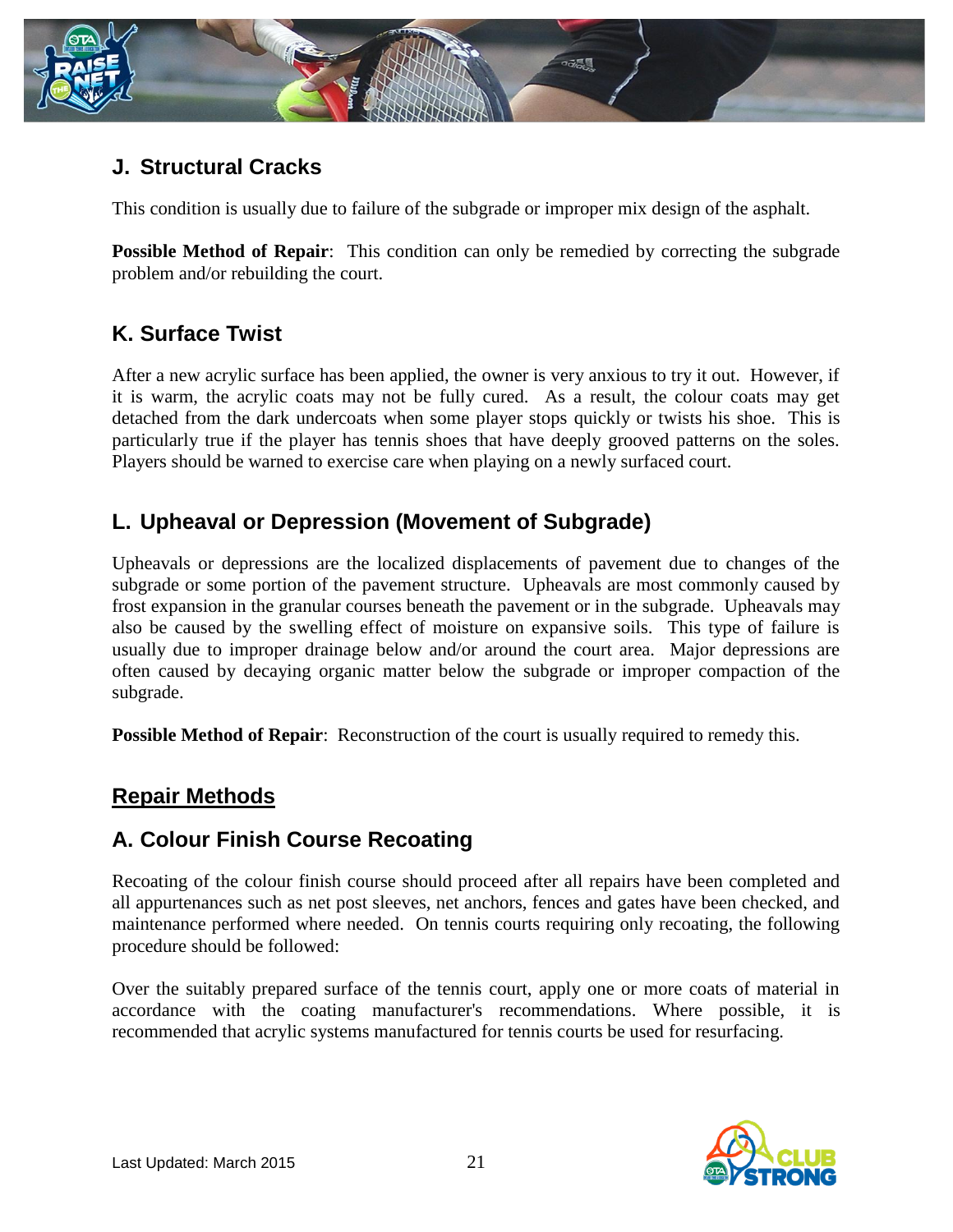

### **B. Fibreglass, Polyester or Jute Membrane Systems**

These methods are designed to restore the surface of certain types of cracked courts and provide a smooth, dense, water-tight playing surface. There are several products on the market, and all should be installed according to manufacturer's specifications. These treatments are not intended to restore badly cracked or broken surfaces nor to permanently seal cracks subject to base movement.

## **C. Full Depth Repair**

In any patching, the area requiring a patch should be cleared of all loose material, dust and dirt. Any defective materials should be removed to the full depth of the defect. If the defect is in the asphaltic courses but caused by a failure of the underlying base course, the defective base course material should also be removed. If it is necessary to replace base course material, it should be ascertained that the subgrade condition is as it should be prior to replacing any base course. If the subgrade requires attention, it should be brought up to specification requirements prior to patching any of the asphaltic courses which the base course supports.

A tack coat, in accordance with the manufacturer's specification, must be applied to the bottom and sides of the patch, and allowed to cure thoroughly.

## **D. Hot Asphalt Overlay Method**

This is a method of placing one inch(1") or more of hot plant mix asphalt over an existing asphalt tennis court. The overlay method can be successfully performed over a court that has minor faults. The overlay method may not prevent the reappearance of major cracks in the overlay originating in the underlying structure.

For adhesion of the overlay to the existing pavement, a tack coat of emulsified asphalt must be used.

If the defective material is old asphalt pavement, and the depth of the defective material and the subsequent repair will exceed 3/8", hot plant mix asphalt may be used. The compacted lift should be brought to the elevation of the surrounding sound surface.

## **E. Surface Repair**

Bird Baths. Any areas holding enough water to cover a five-cent piece should be outlined with chalk, and the water removed. After the area is surface-dry, a tack coat of suitable material must be applied to the entire area within the chalk-line.

Estimate the required quantity of the thin patching mixture required to fill such bird baths.